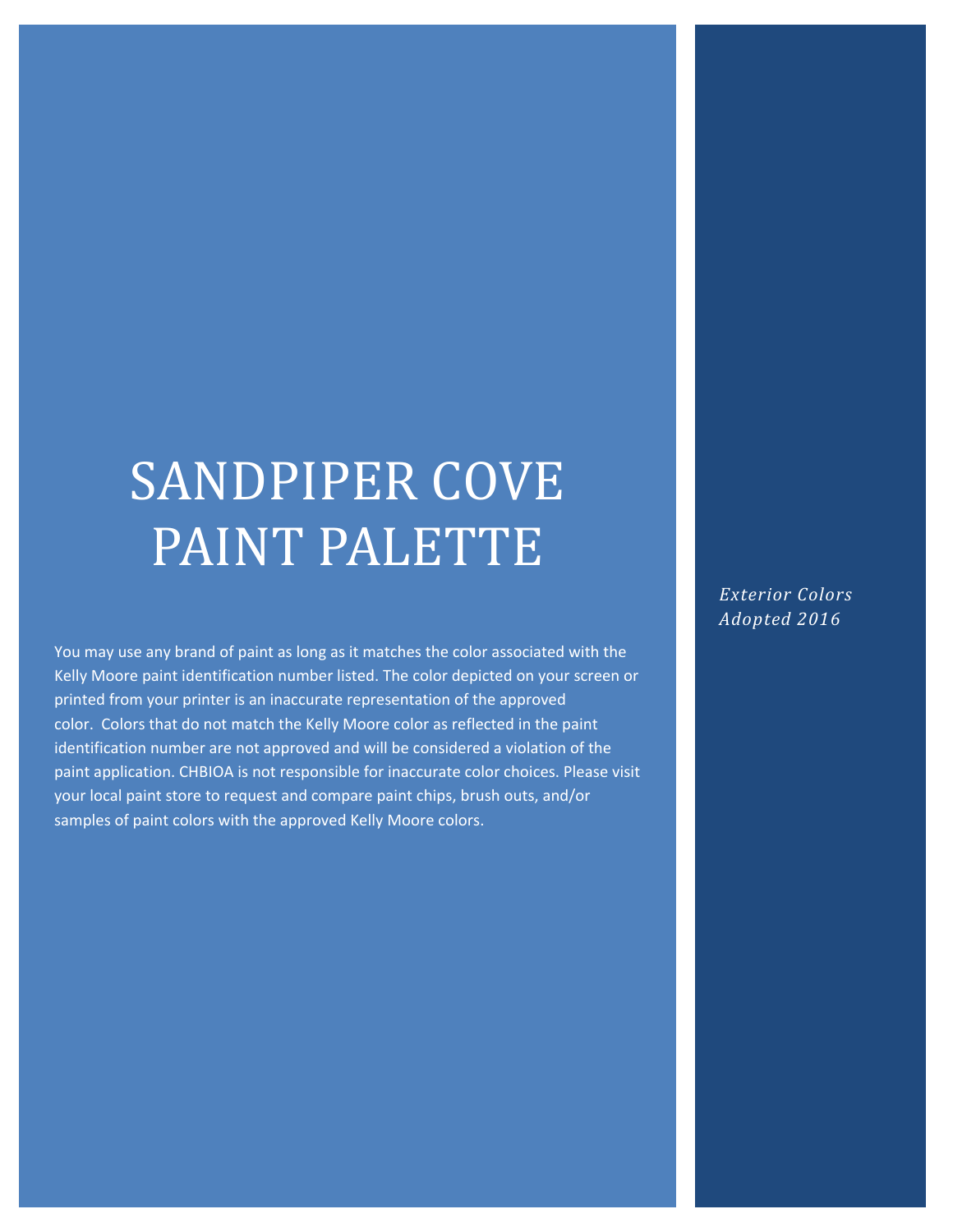### **Sandpiper Cove Exterior Painting Requirements** *Revised March 2012*

### **Painting Exterior of House**

In addition to the requirements of the Community Architectural Committee (CAC) Rules and Standards, exterior painting shall conform to the requirements of the Sandpiper Cove Approved Exterior Color Palette. Once exterior repainting preparation has commenced, the house repainting shall be completed within 90 (ninety) days.

Owners shall submit architectural applications for all house exterior painting. Color scheme shall not be the same color scheme as the house on either right or left side in the same block.

All homes that are "couplets," with contiguous rooflines, shall repaint at the same time with identical paint colors. Both unit owners shall submit separate repainting applications.

#### *If using a paint contractor, please provide a copy of these Rules to your contractor.*

Prior to commencing work, you shall submit an Architectural Application to the Community. Please state on your Architectural Application which color scheme you are proposing to use on your home and which of the trim and/or accent colors you plan to use.

Your Architectural Application shall be reviewed by the Sandpiper Cove Architectural Committee (PAC) and approved by the Community of Harbor Bay Isle Architectural Committee (CAC) before painting your home. Colors shall be selected from a single scheme, which consists of a pre-approved set of matching colors for siding, trim, and accent in the Sandpiper Cove Color Palette.

Homeowners may propose new color schemes to the SPC Board of Directors for consideration of additions to Paint Palette. Contact the SPC Manager for further instructions.

You may use any brand of paint you wish as long as the colors match the Sandpiper Cove Paint Palette colors.

- 1. Your home shall be painted using colors from one of the color schemes in the SPC paint palette. There currently are 41 (forty-one) color scheme choices.
- 2. **Paint FINISH**: The SIDING color finish shall be Flat, Low Sheen, or Satin. The TRIM color finish shall be Flat, Low Sheen, Satin, or Eggshell. **Exception**: The garage door finish may only be flat, low sheen or satin.
- 3. If using the ACCENT color, the finish shall be Flat, Low Sheen, Satin, or Eggshell. **Exception**: If using the TRIM or ACCENT color on the side garage door and/or the front door, the finish must be semigloss.
- 4. **Front entry doors** may be stained or painted using the scheme's selected ACCENT color; paint finish must be semi‐ gloss. Stains must be wood toned and will be considered a new color scheme, subject to approval by the Board of Directors.
- 5. **Garage doors** shall be painted one color.
- 6. All **roof metals** (flashing, pipes, spark arrestors, etc.) shall be painted to match the roof color.
- 7. Any exposed metal "**nosing**" at the roof edge (narrow strip at top of fascia) on fascia shall be painted to match the adjacent house color.
- 8. **Vents, downspouts, diverters, rafters, and meter boxes** shall be painted to match the house siding or trim color to which they are attached. If attached to brick, the paint color shall be the siding color (trim color may be used as long as the trim color is used elsewhere on the house).
- 9. **Fence Colors**

Original developer‐painted tall or short fences that are in very good condition may be repainted with one of the following colors until such time as they are replaced (**replaced fences may NOT be painted**):

#### Kelly Moore, Alabaster K-37-1; Sherwin Williams Everest White 2137, or Sherwin Williams Fence Post White 2074

Applications to paint the original short fence to match the dwelling's siding color will be considered on a case‐by‐ case basis. To be considered, the short fence shall not abut the homeowner's own tall fence or a neighbor's tall or short fence. If the house siding color is changed, this fence shall be repainted the new siding color or one of the three approved colors, or the short fence may be removed or replaced.

10. Wrought iron fences/gates shall be painted black.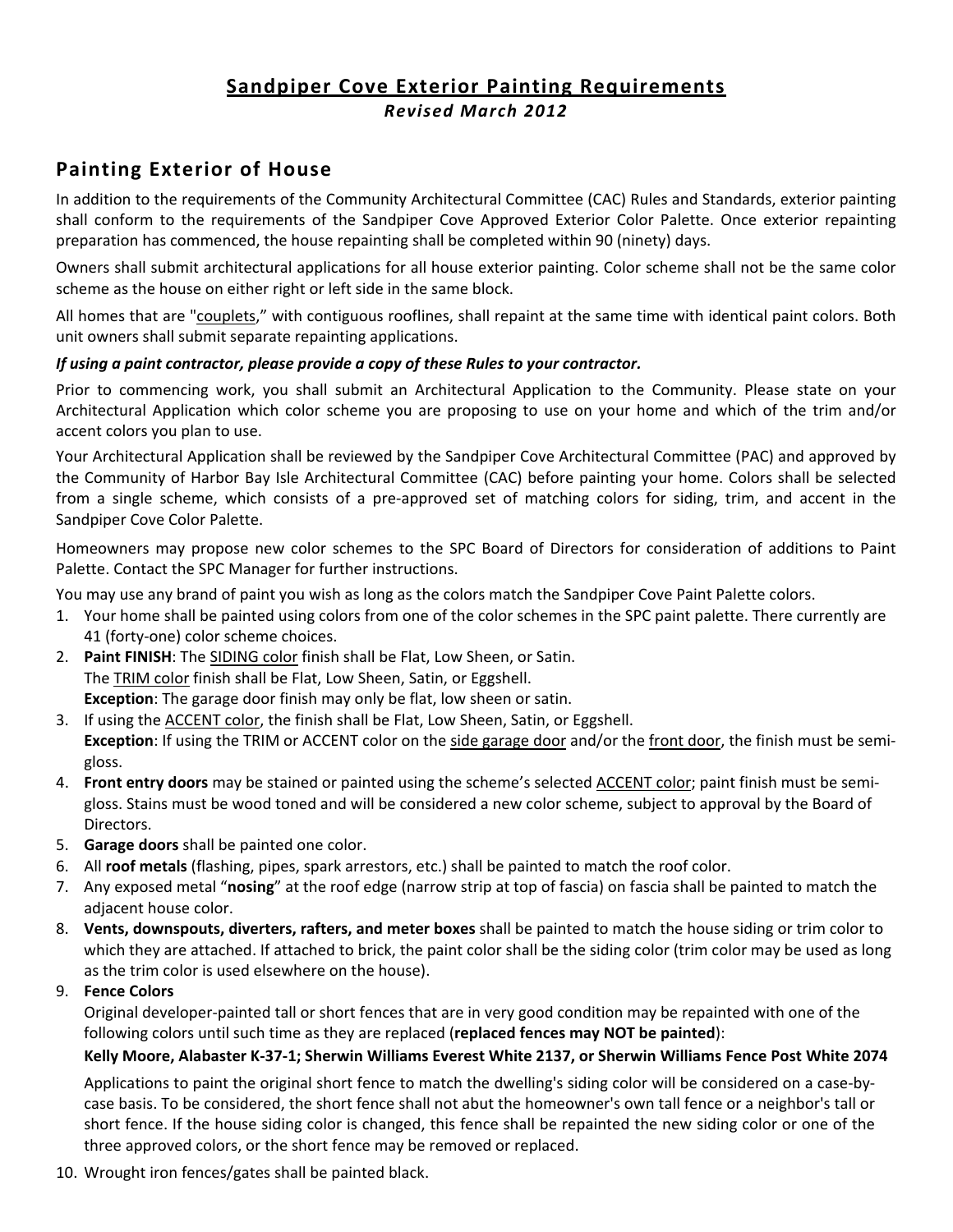#### **If the house element is not listed below, use the siding color.**

The following categories of colors are defined for the various elements of your home. Some models may not have all of the listed elements.

### **Color 1: SIDING COLOR may be used on the following areas:**

Siding of home (largest surface area of the home) Garage Doors Utility door (where gas meter is enclosed)

### **Color 2: TRIM COLOR – if you choose to use a trim color, it may be used on the following areas:**

Arbor

Downspouts (See A. below – must match house element to which attached) Eaves and rafters (the projecting overhang at the lower edge of a roof) Garage doors **Gutters** House posts Fascia boards Trim boards that are around the doors, garage doors, and windows Trim boards adjacent to the roof edges

The Trim Color 2 may also be used on anything on the Color list 3.

### **Color 3: ACCENT COLOR – if you choose to use an accent color, it may only be used on the following areas:**

Door – front door or the side garage door

**Gutters** 

Louvers – mock (simulated) & dormer (set vertically into a small gable projecting from a sloping roof) Shelf (used for potted plants) on the house and the supporting piece below the shelf Trellis Fascia Trim board – ONLY the board that is behind a gutter

Window planter box

#### **A: The color o f the following list o f house elements shall match the siding o r trim color to which they are attached**

Downspouts (this is a CAC rule) Nosing at roof edge (this is a CAC rule) Rafters Vents on house {If any of these are attached to brick, they may be painted the siding or trim color.}

#### **B: The following list shall match the roof color**

Diverters Flashing Pipes Spark arrestors Vents & all other roof metals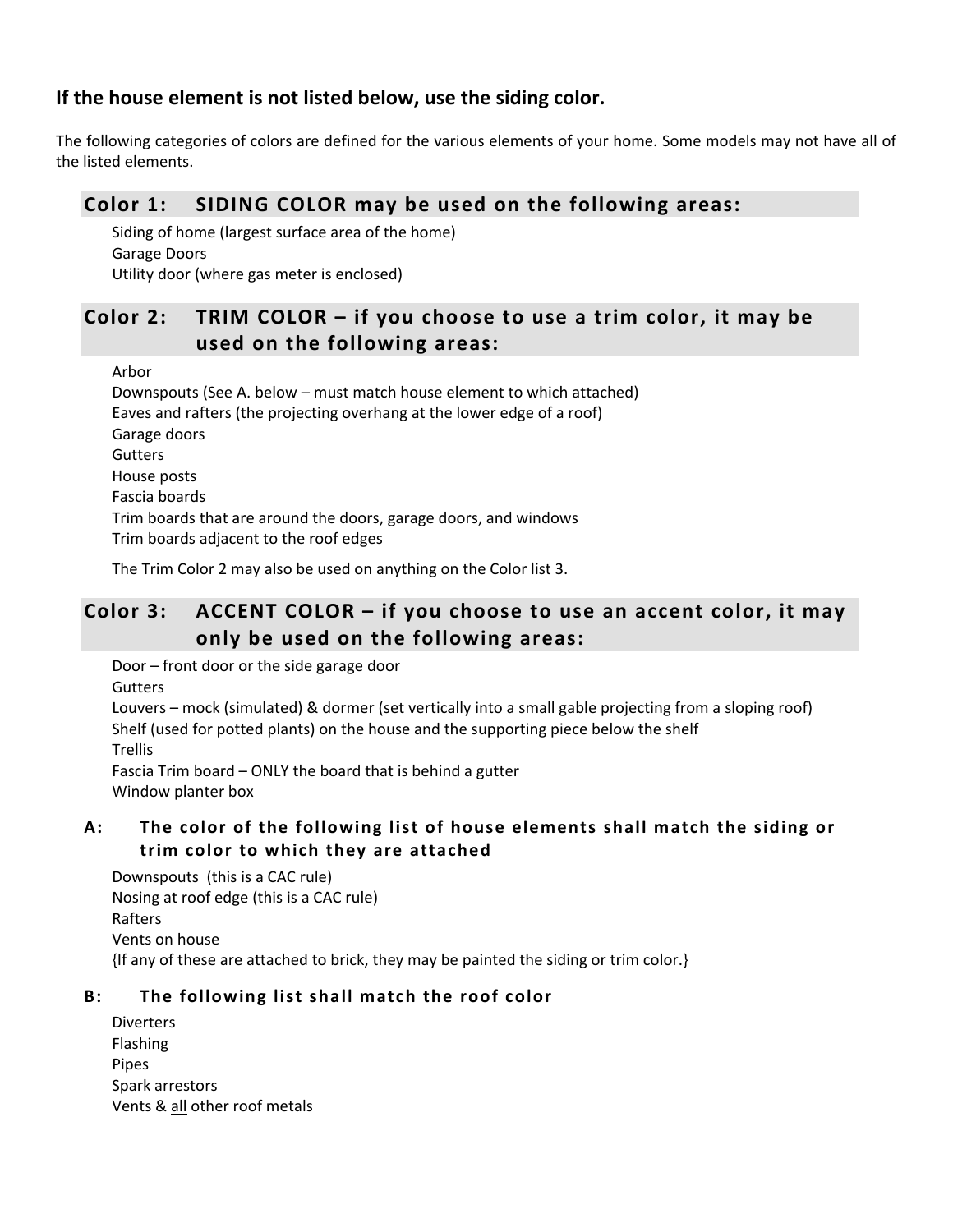#### **Suggestions for Paint Preparation and Repainting the Exterior of Your Home**

- 1. Power‐wash house exterior to remove loose paint and dirt.
- 2. Caulk and prepare exterior, removing all chipped paint, and reset popped nails; sand the siding and trim, if necessary to create a smooth painting surface.
- 3. The primer paint coat should be oil‐based ask your painter for advice.
- 4. The paint coat can be either oil-based or latex ask your painter for advice.
- 5. Pipes, sheet metal vents, and other miscellaneous metal elements on the roof shall be painted with a rust-retardant undercoat with a final paint coat in a color to match the roof color.
- 6. Owners are urged to paint the raw metal of security alarm boxes (leaving only the decal area unpainted) to match the surface to which it is attached. Security boxes shall be painted if rust is evident.

### **House Element Terms (Sample)**

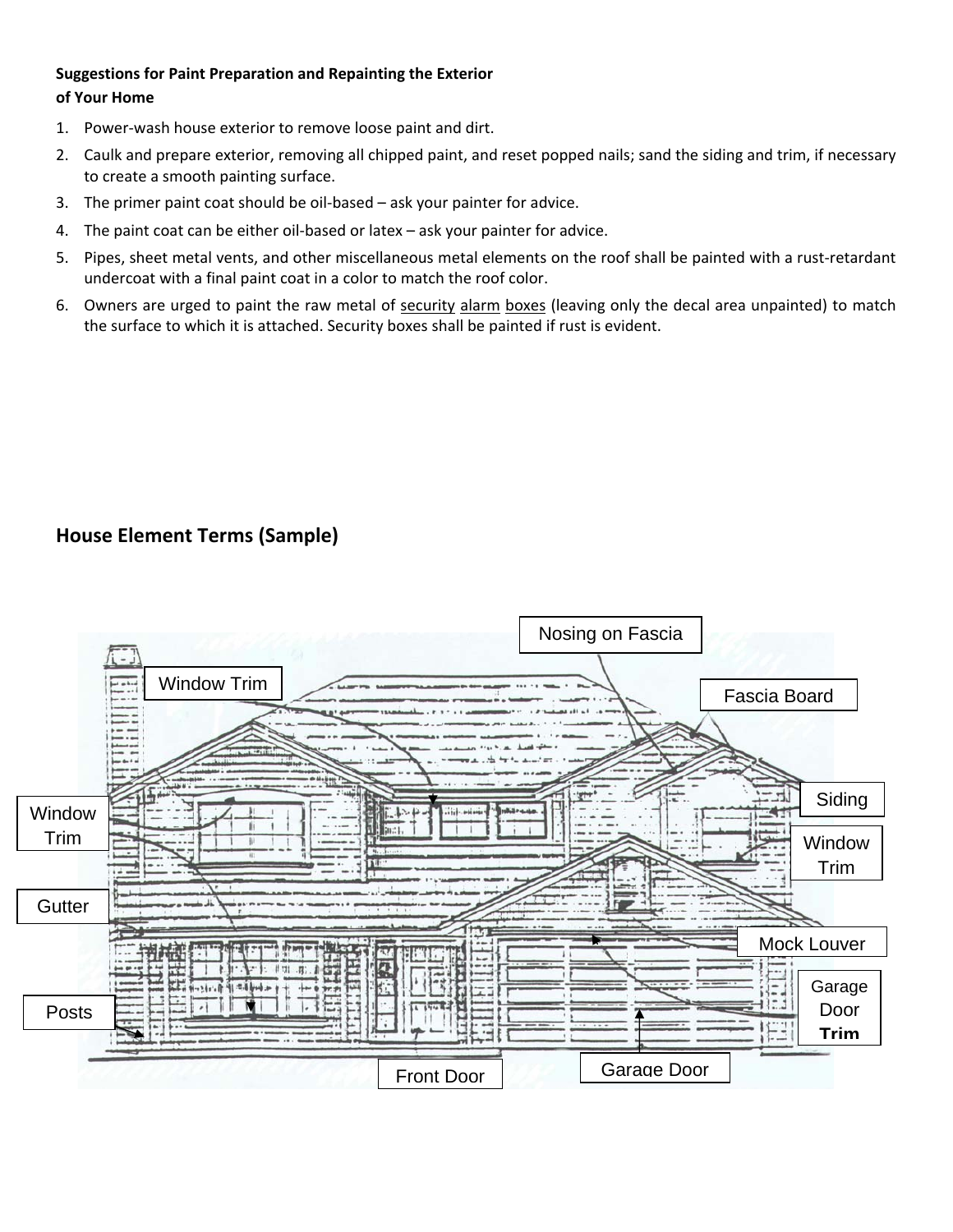| <b>TRIM COLOR OPTIONS:</b><br>(pick one)             |                                 |
|------------------------------------------------------|---------------------------------|
|                                                      | <b>Frost</b><br>14              |
|                                                      | <b>Swiss Coffee</b><br>23       |
| <b>SIDING COLOR:</b>                                 |                                 |
|                                                      | <b>Gulf Wind</b><br>KM4871      |
| <b>ACCENT COLOR OPTIONS:</b><br>(pick one; optional) |                                 |
|                                                      | <b>Lights Out</b><br>KMA79      |
|                                                      |                                 |
|                                                      | <b>Oxford Brown</b><br>417      |
|                                                      |                                 |
|                                                      | <b>Sandpiper Cove</b><br>KM5821 |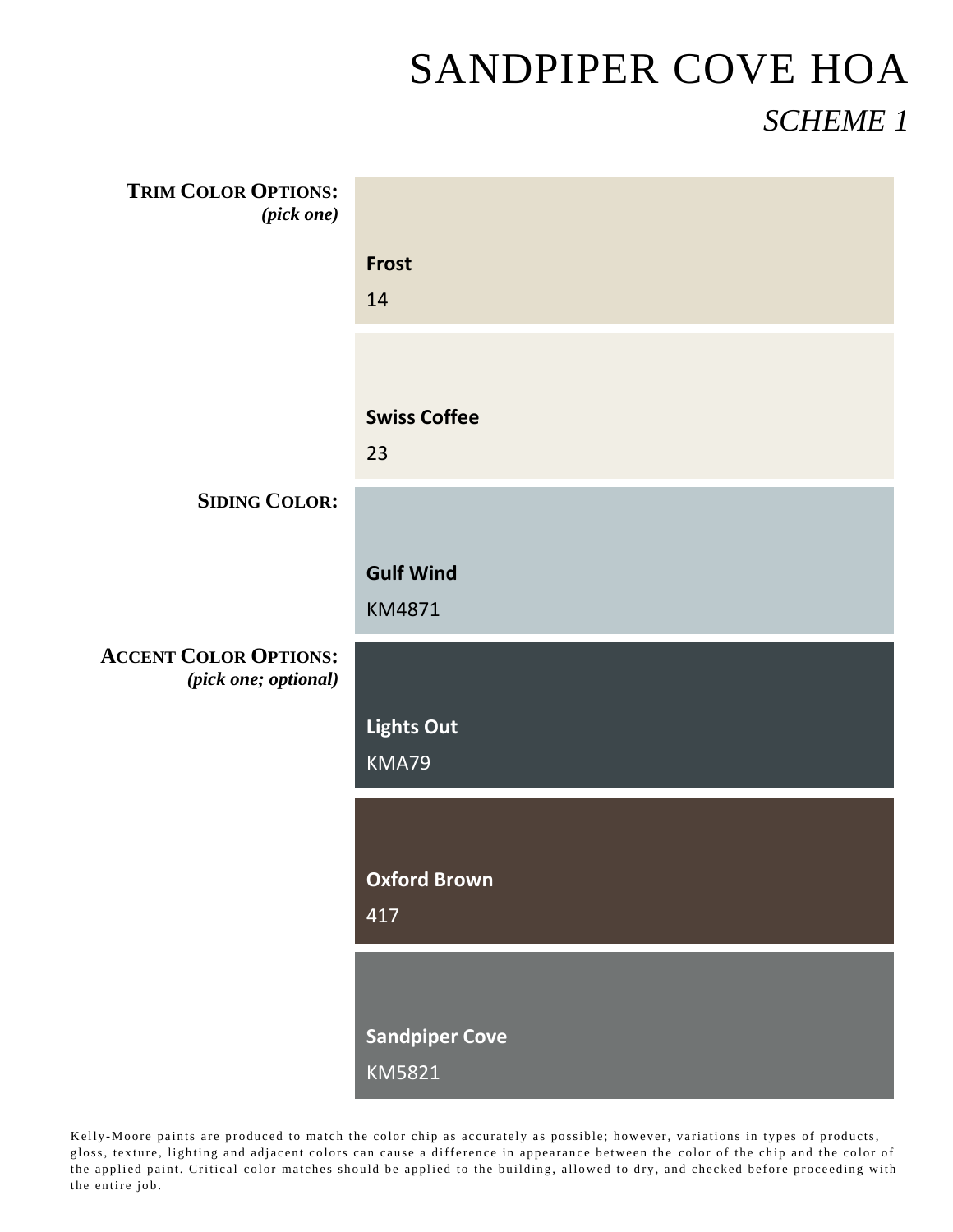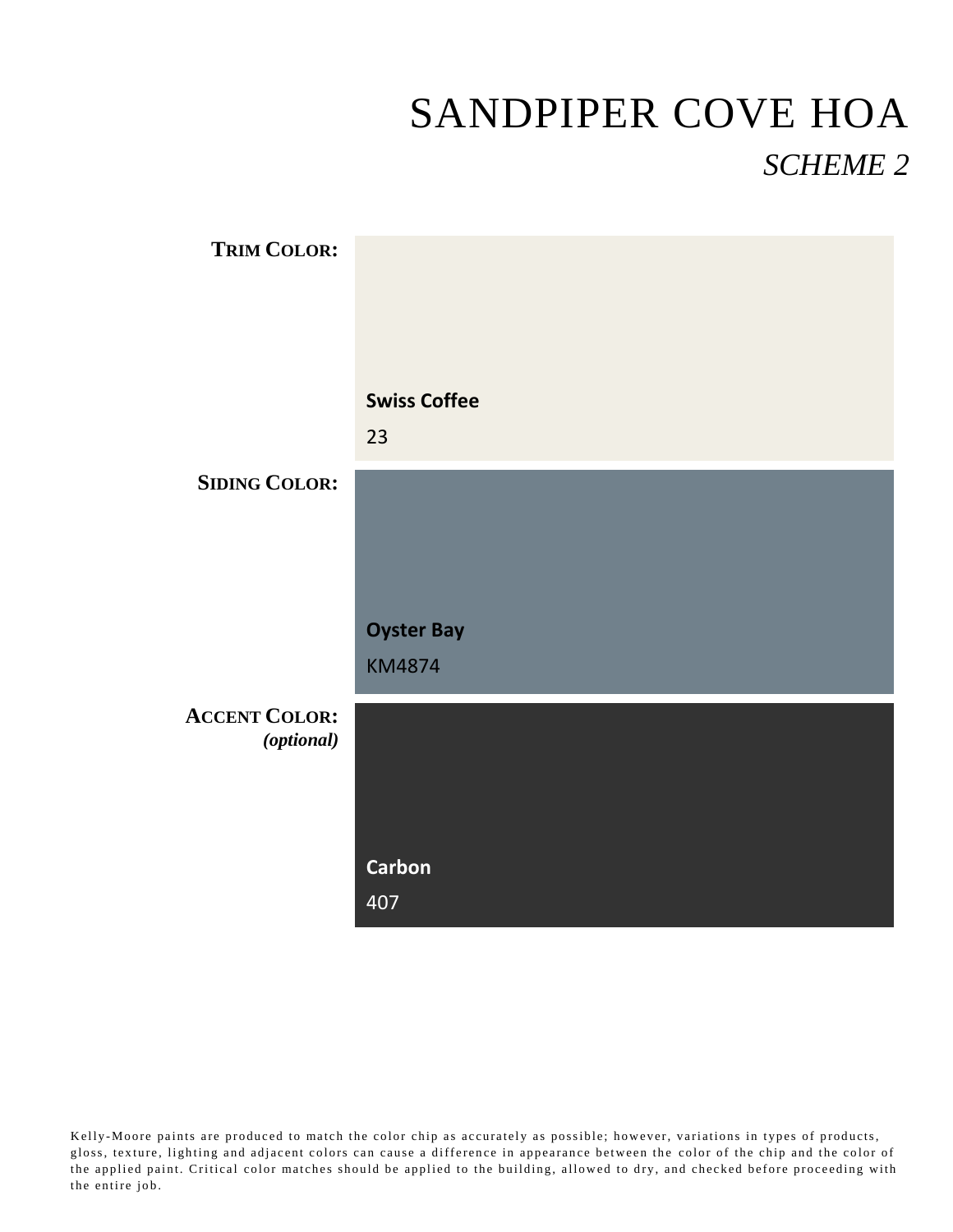| <b>TRIM COLOR:</b>   |                      |
|----------------------|----------------------|
|                      |                      |
|                      |                      |
|                      |                      |
|                      |                      |
|                      |                      |
|                      | <b>Rotunda White</b> |
|                      |                      |
|                      | KM5819               |
| <b>SIDING COLOR:</b> |                      |
|                      |                      |
|                      |                      |
|                      |                      |
|                      |                      |
|                      |                      |
|                      | <b>Feather Falls</b> |
|                      |                      |
|                      | KM5806               |
|                      |                      |
| <b>ACCENT COLOR:</b> |                      |
| (optional)           |                      |
|                      |                      |
|                      |                      |
|                      |                      |
|                      |                      |
|                      | <b>Barnwood</b>      |
|                      | KMA72                |
|                      |                      |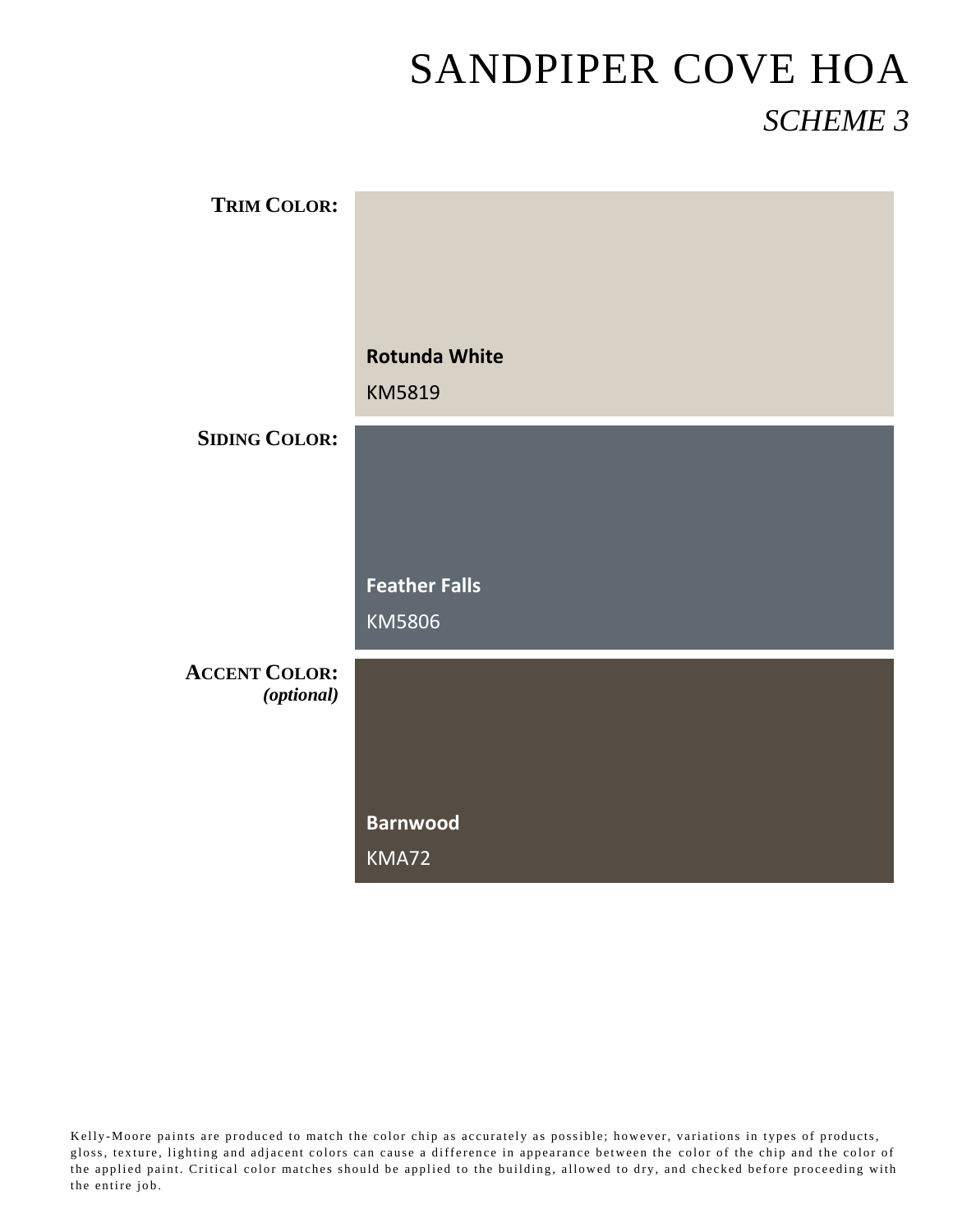| <b>TRIM COLOR:</b>   |                       |
|----------------------|-----------------------|
|                      |                       |
|                      |                       |
|                      |                       |
|                      | <b>Frost</b>          |
|                      | 14                    |
| <b>SIDING COLOR:</b> |                       |
|                      |                       |
|                      |                       |
|                      |                       |
|                      | <b>Electric Slide</b> |
|                      | <b>KM4872</b>         |
| <b>ACCENT COLOR:</b> |                       |
| (optional)           |                       |
|                      |                       |
|                      |                       |
|                      |                       |
|                      | <b>Pompeii Ruins</b>  |
|                      | KM4952                |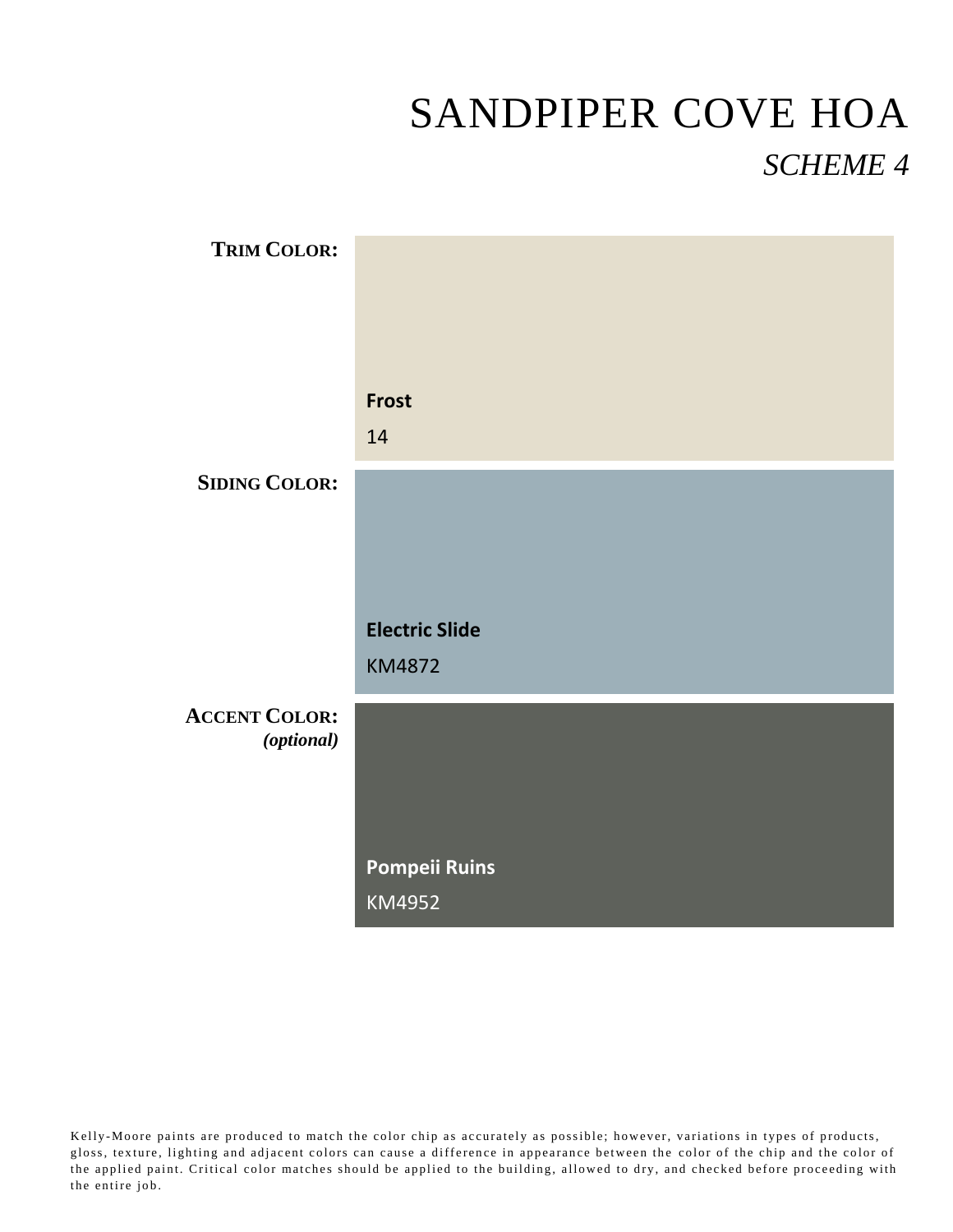| <b>TRIM COLOR:</b>                 |                       |
|------------------------------------|-----------------------|
|                                    |                       |
|                                    |                       |
|                                    | <b>Swiss Coffee</b>   |
|                                    | 23                    |
| <b>SIDING COLOR:</b>               |                       |
|                                    |                       |
|                                    |                       |
|                                    | Frost                 |
|                                    | 14                    |
| <b>ACCENT COLOR:</b><br>(optional) |                       |
|                                    |                       |
|                                    | <b>Sandpiper Cove</b> |
|                                    | KM5821                |
|                                    |                       |
|                                    |                       |
|                                    | <b>Carbon</b>         |
|                                    | 407                   |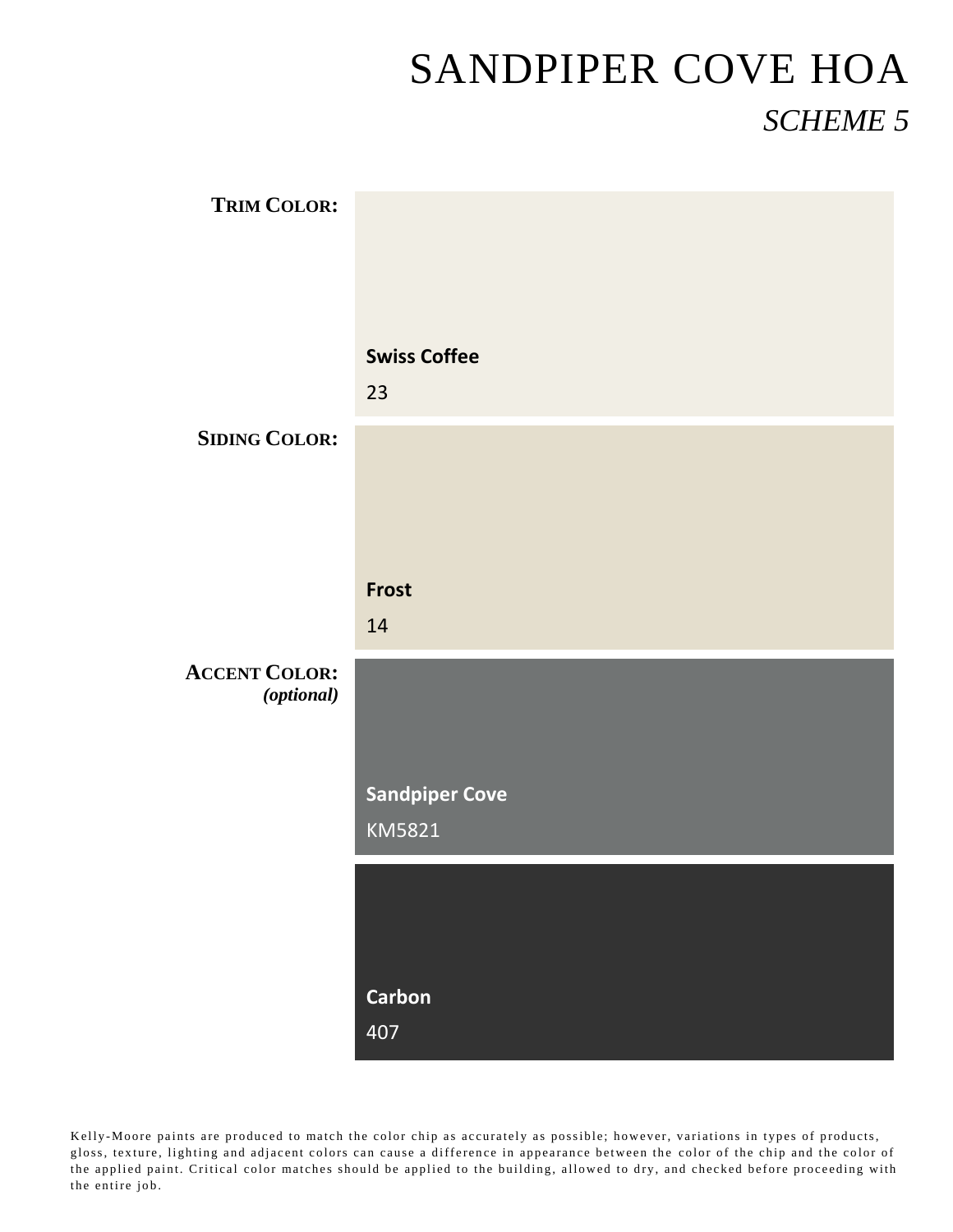### *SCHEME 6*

| <b>TRIM COLOR OPTIONS:</b><br>(pick one)             |                                     |
|------------------------------------------------------|-------------------------------------|
|                                                      | <b>White Linen</b><br><b>KM4591</b> |
|                                                      |                                     |
|                                                      | <b>Sand Pebble</b><br>171           |
| <b>SIDING COLOR:</b>                                 |                                     |
|                                                      | <b>Doeskin</b><br>202               |
| <b>ACCENT COLOR OPTIONS:</b><br>(pick one; optional) |                                     |
|                                                      | <b>Pompeii Ruins</b><br>KM4952      |
|                                                      |                                     |
|                                                      | Frost<br>14                         |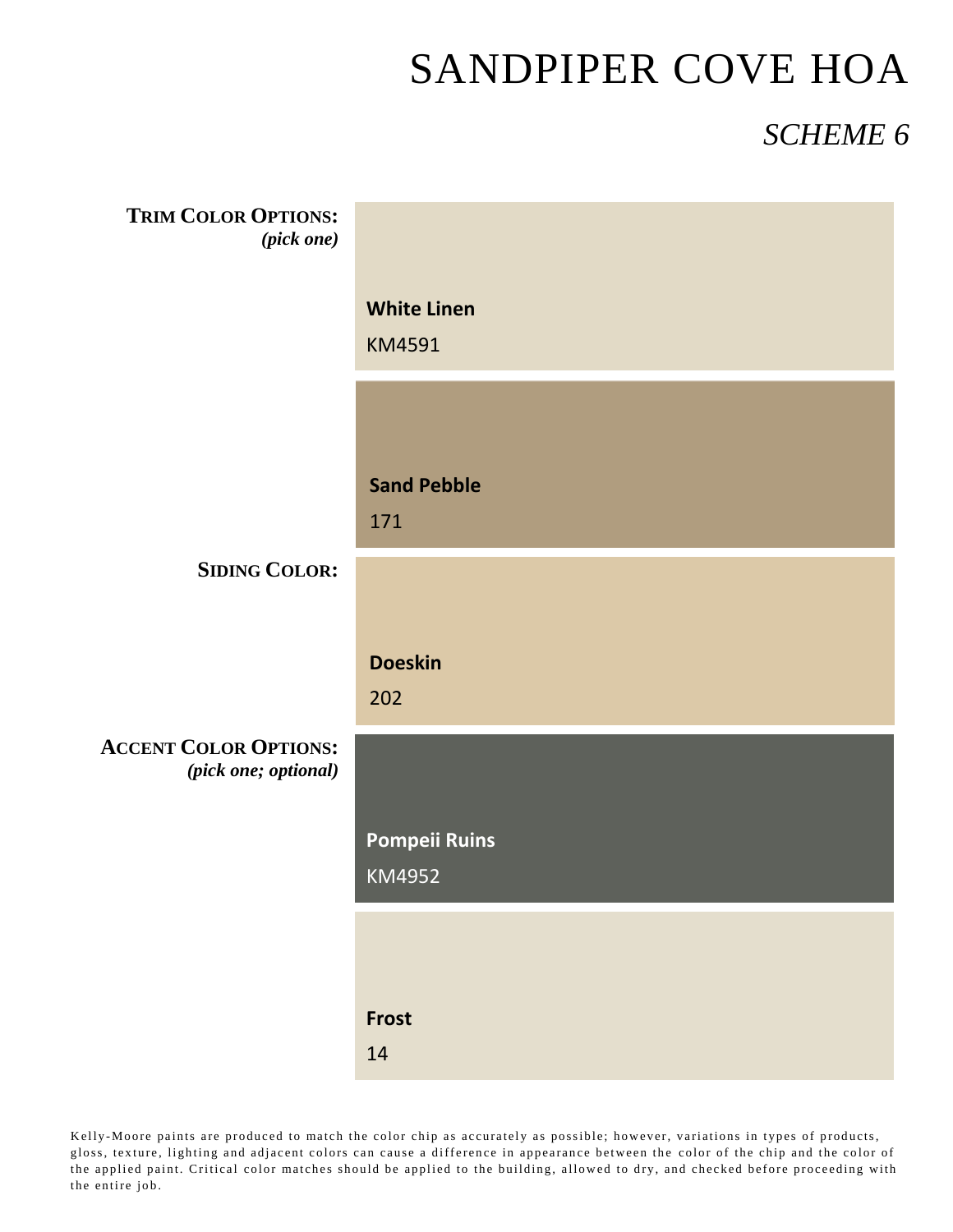| <b>TRIM COLOR OPTIONS:</b><br>(pick one) |                                           |
|------------------------------------------|-------------------------------------------|
|                                          | <b>Swiss Coffee</b><br>23                 |
|                                          | <b>Sunset Meadow</b><br><b>KM5756</b>     |
| <b>SIDING COLOR:</b>                     |                                           |
|                                          | <b>Parisian Cashmere</b><br><b>KM5787</b> |
| <b>ACCENT COLOR OPTIONS:</b>             |                                           |
| (pick one; optional)                     |                                           |
|                                          | <b>Carbon</b><br>407                      |
|                                          | <b>Towering Cliffs</b>                    |
|                                          | <b>KM5695</b>                             |
|                                          | <b>Swiss Coffee</b>                       |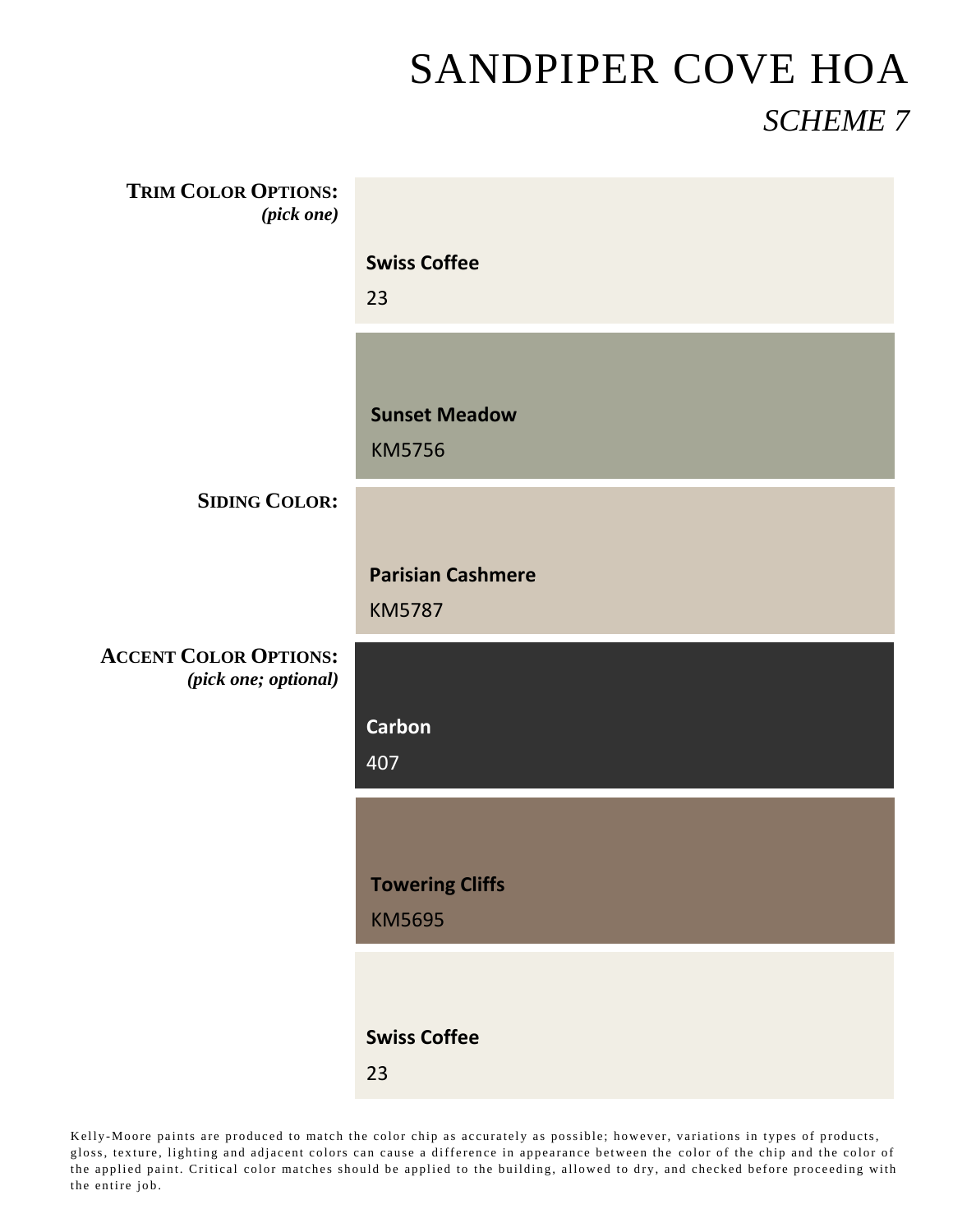### *SCHEME 8*

| <b>TRIM COLOR OPTIONS:</b><br>(pick one)             |                                          |
|------------------------------------------------------|------------------------------------------|
|                                                      | <b>Rotunda White</b><br>KM5819           |
|                                                      |                                          |
|                                                      | Frost<br>14                              |
| <b>SIDING COLOR:</b>                                 |                                          |
|                                                      | <b>Fabulous Forties</b><br><b>KM5739</b> |
| <b>ACCENT COLOR OPTIONS:</b><br>(pick one; optional) |                                          |
|                                                      | <b>Sandpiper Cove</b><br>KM5821          |
|                                                      |                                          |
|                                                      | Sequoia Redwood<br>159                   |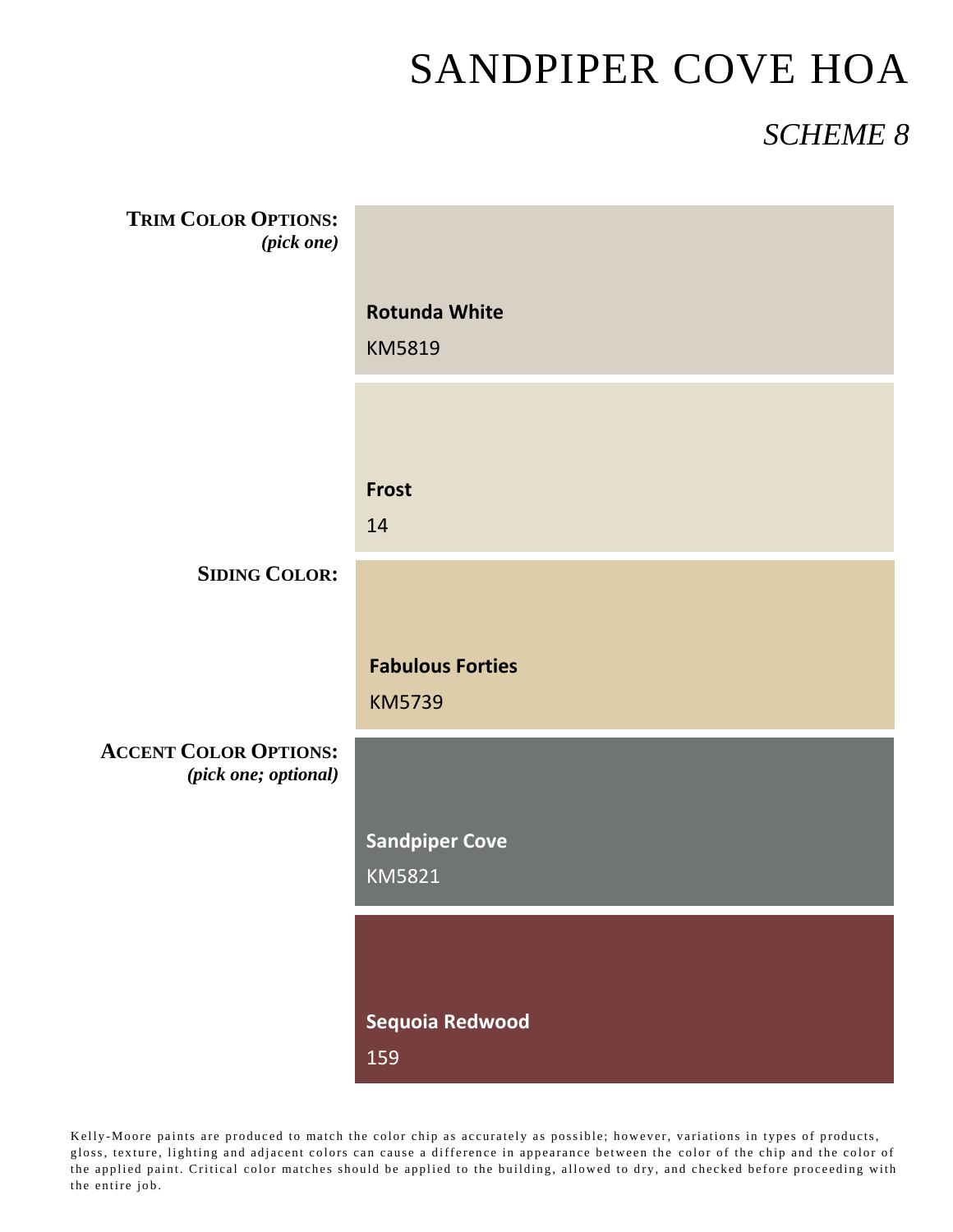### *SCHEME 9*

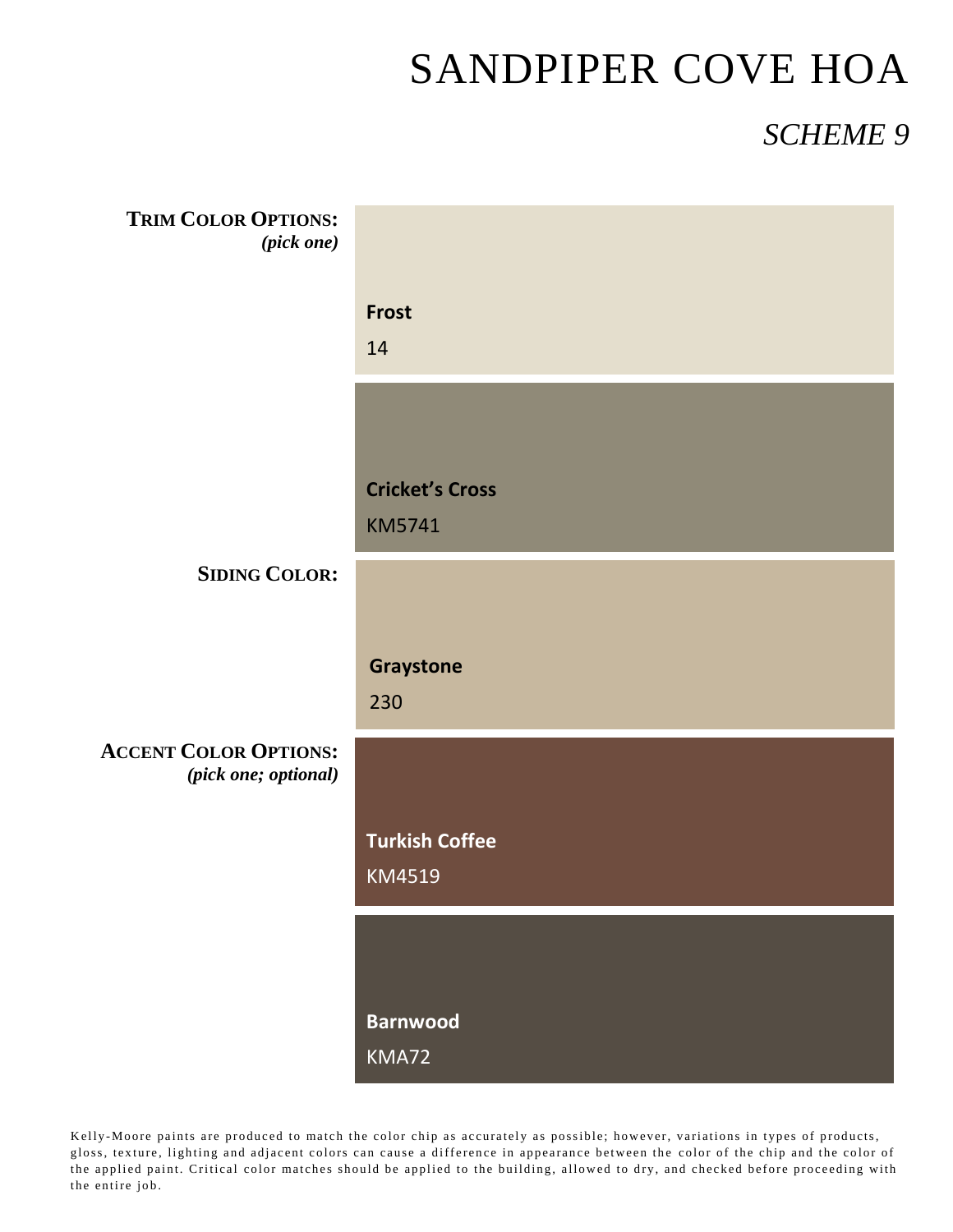### *SCHEME 10*

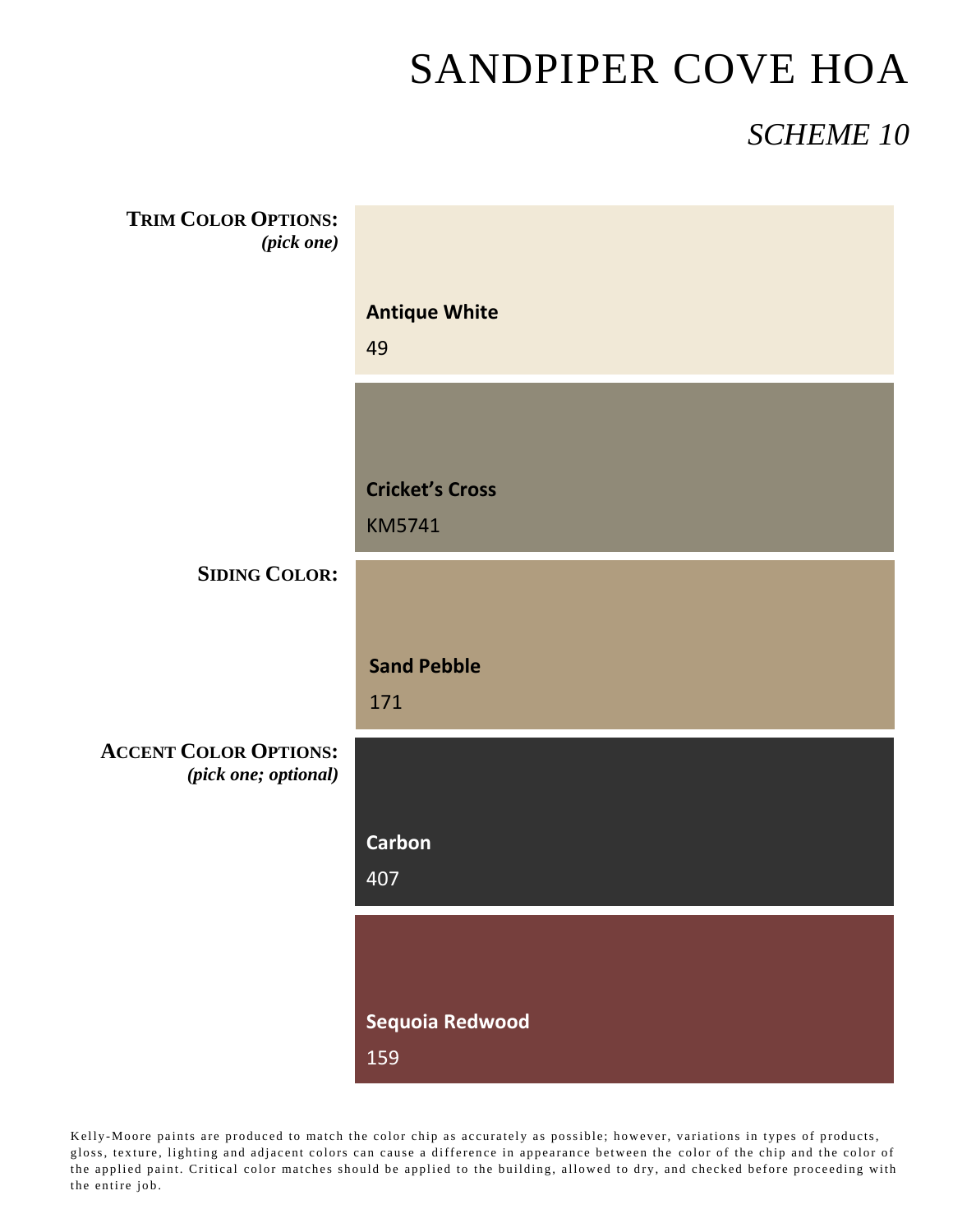### *SCHEME 11*

| <b>TRIM COLOR OPTIONS:</b><br>(pick one)             |                                       |
|------------------------------------------------------|---------------------------------------|
|                                                      | <b>Swiss Coffee</b><br>23             |
|                                                      | <b>Rotunda White</b><br><b>KM5819</b> |
| <b>SIDING COLOR:</b>                                 |                                       |
|                                                      | <b>Plymouth Gray</b><br>178           |
| <b>ACCENT COLOR OPTIONS:</b><br>(pick one; optional) |                                       |
|                                                      | <b>Lights Out</b><br>KMA79            |
|                                                      |                                       |
|                                                      | <b>Carbon</b><br>407                  |
|                                                      |                                       |
|                                                      | Sequoia Redwood<br>159                |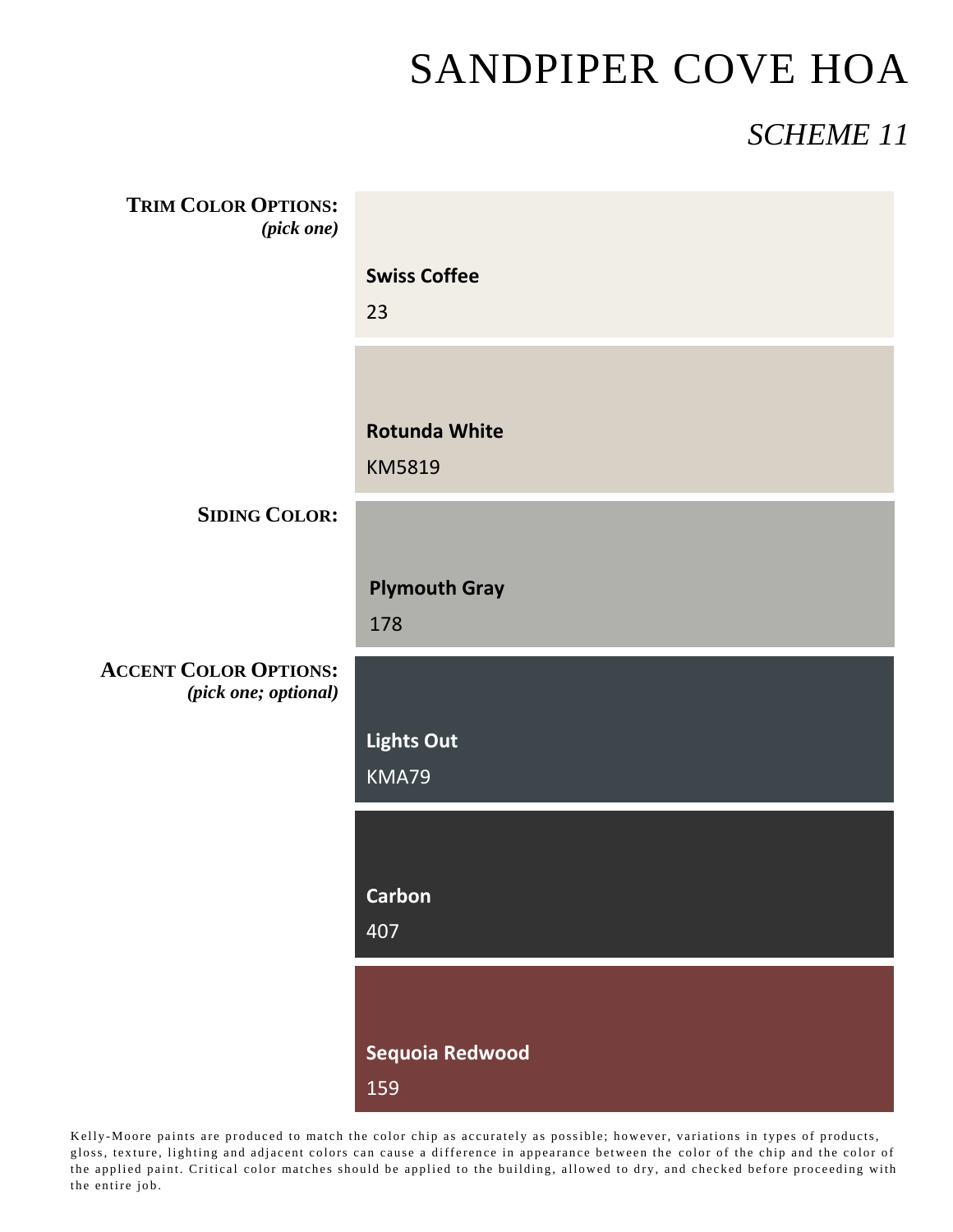| <b>TRIM COLOR OPTIONS:</b><br>(pick one)             |                                          |
|------------------------------------------------------|------------------------------------------|
|                                                      | <b>White Linen</b><br>KM4591             |
|                                                      |                                          |
|                                                      | <b>Mud Pots</b><br>KM4900                |
| <b>SIDING COLOR:</b>                                 |                                          |
|                                                      | <b>Hammered Pewter</b><br><b>HLS4263</b> |
| <b>ACCENT COLOR OPTIONS:</b><br>(pick one; optional) |                                          |
|                                                      | <b>Hiking Boots</b><br>KM5762            |
|                                                      |                                          |
|                                                      |                                          |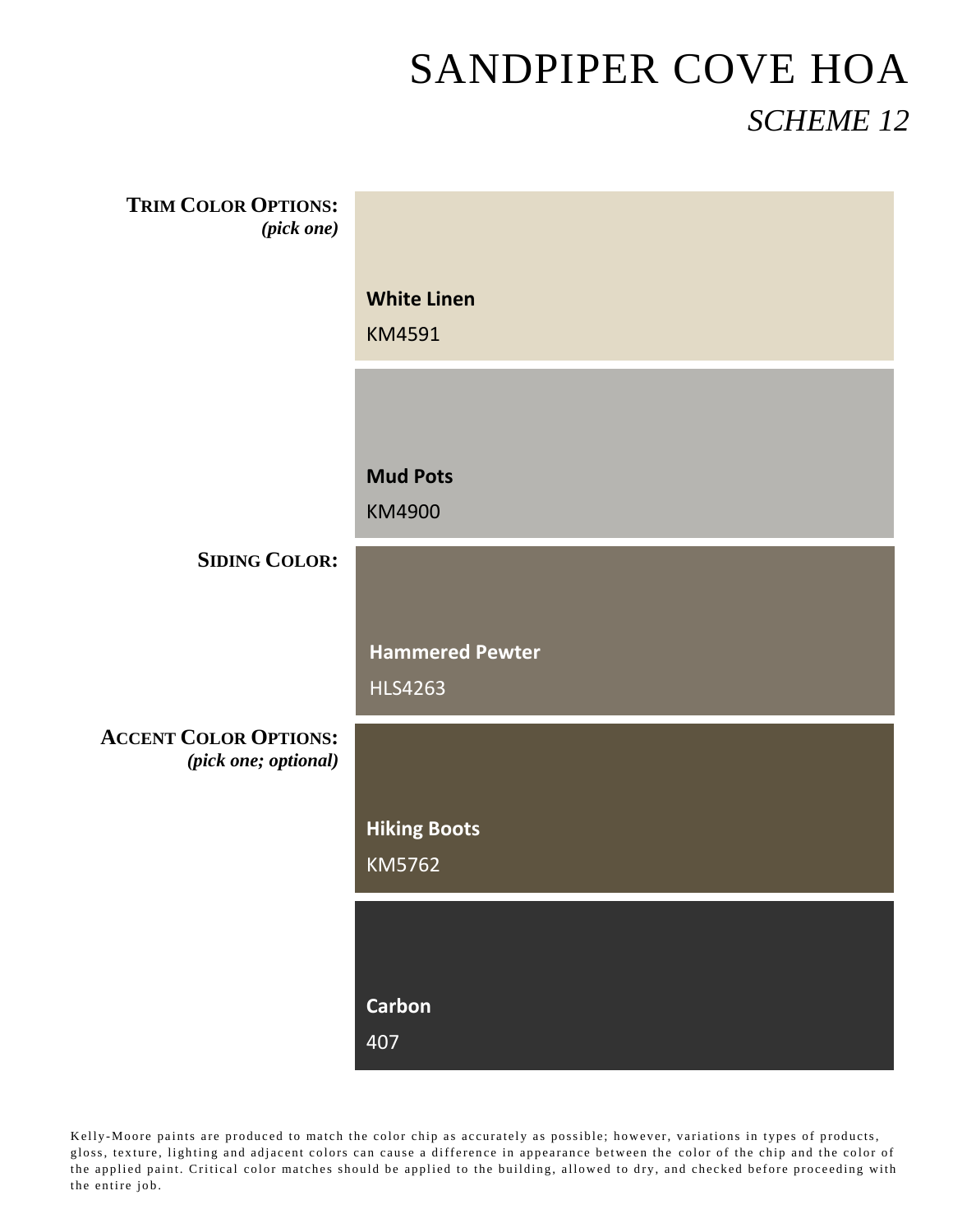### *SCHEME 13*

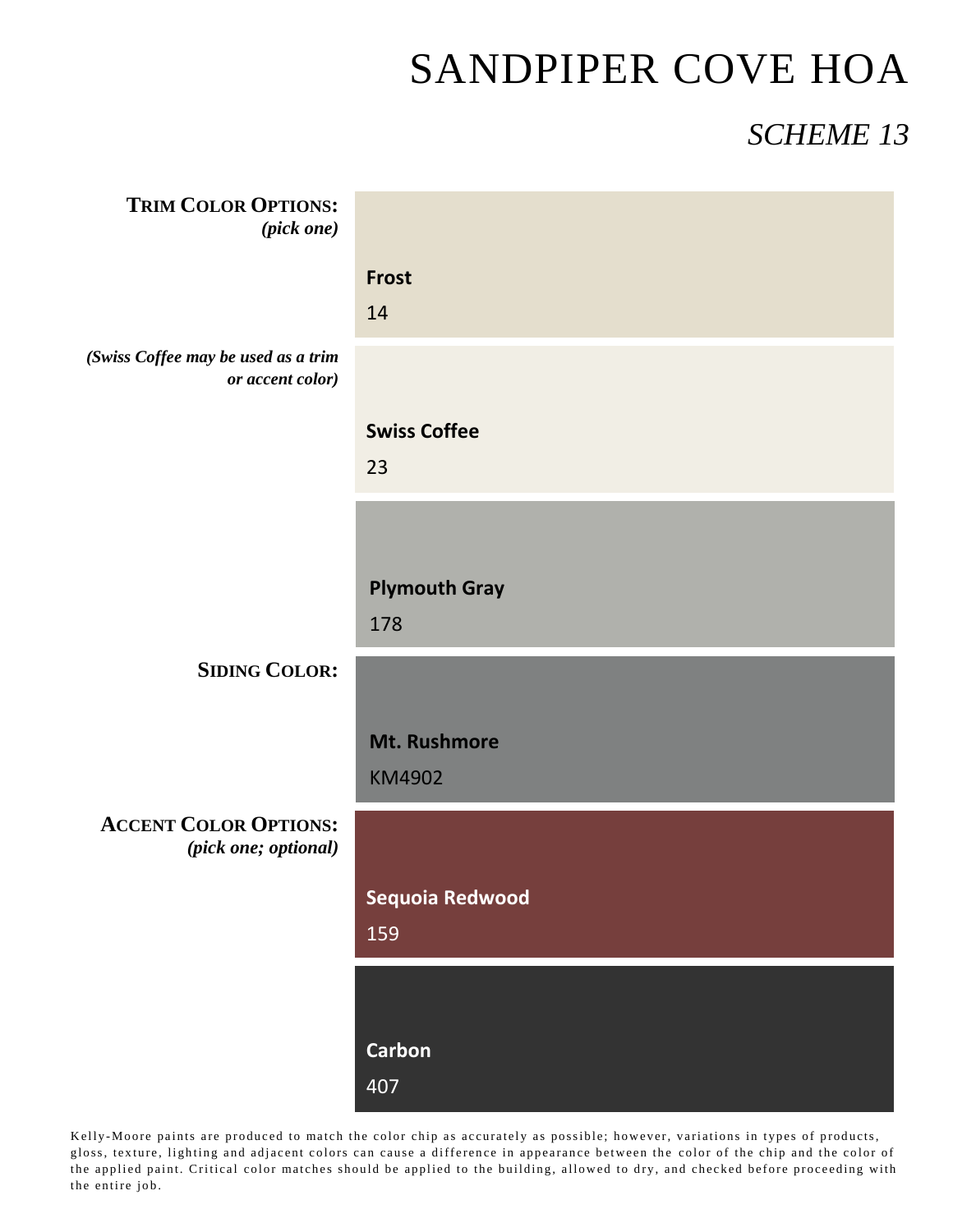| <b>TRIM COLOR:</b>                 |                      |
|------------------------------------|----------------------|
|                                    |                      |
|                                    |                      |
|                                    | <b>Swiss Coffee</b>  |
|                                    | 23                   |
| <b>SIDING COLOR:</b>               |                      |
|                                    |                      |
|                                    |                      |
|                                    | <b>On The Avenue</b> |
|                                    | <b>KM5782</b>        |
| <b>ACCENT COLOR:</b><br>(optional) |                      |
|                                    |                      |
|                                    |                      |
|                                    | <b>Hiking Boots</b>  |
|                                    | KM5762               |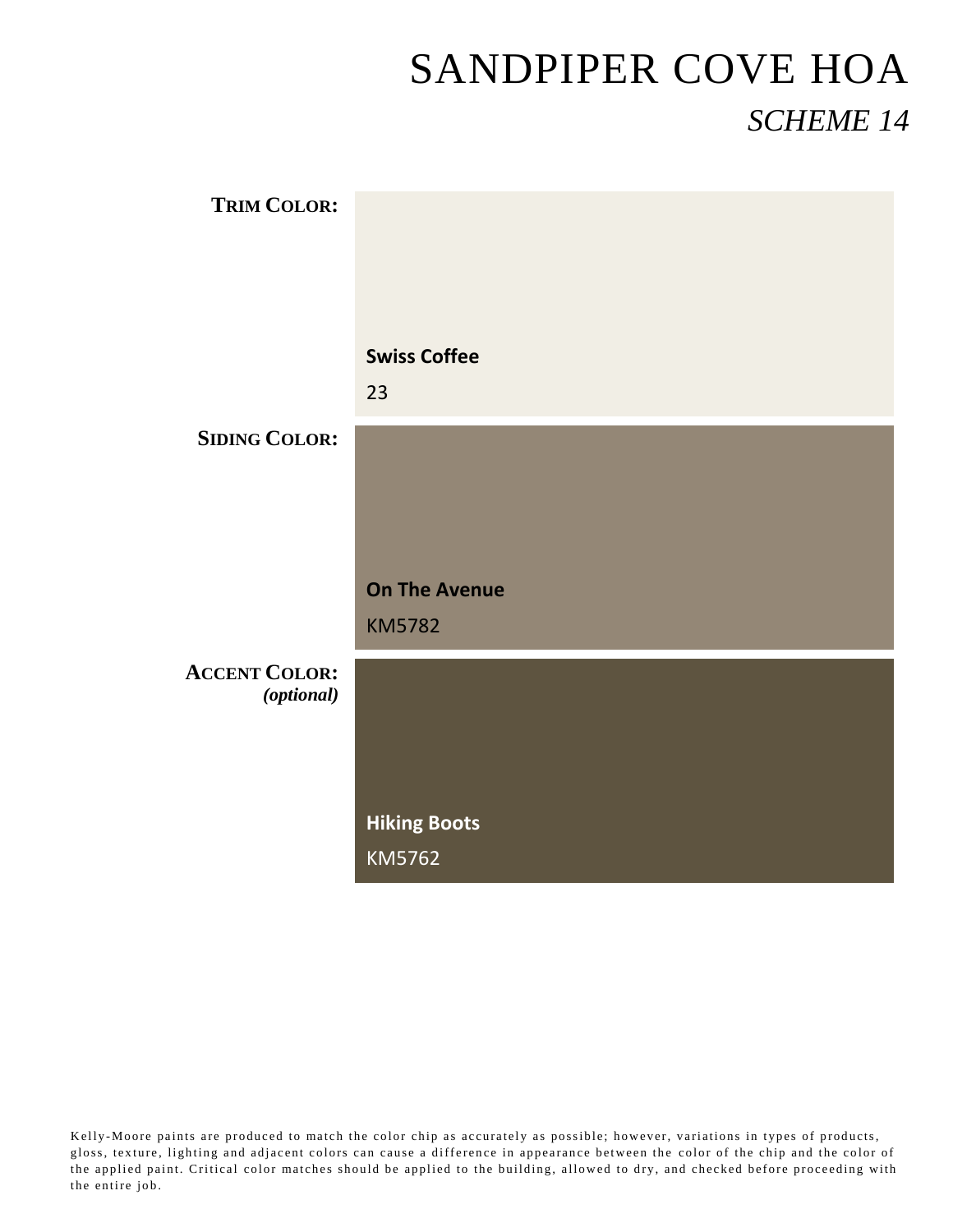| <b>TRIM COLOR:</b>                 |                      |
|------------------------------------|----------------------|
|                                    |                      |
|                                    |                      |
|                                    | <b>Rotunda White</b> |
|                                    | KM5819               |
| <b>SIDING COLOR:</b>               |                      |
|                                    |                      |
|                                    |                      |
|                                    | <b>Backdrop</b>      |
|                                    | <b>KM4789</b>        |
| <b>ACCENT COLOR:</b><br>(optional) |                      |
|                                    |                      |
|                                    |                      |
|                                    | <b>Pompeii Ruins</b> |
|                                    | KM4952               |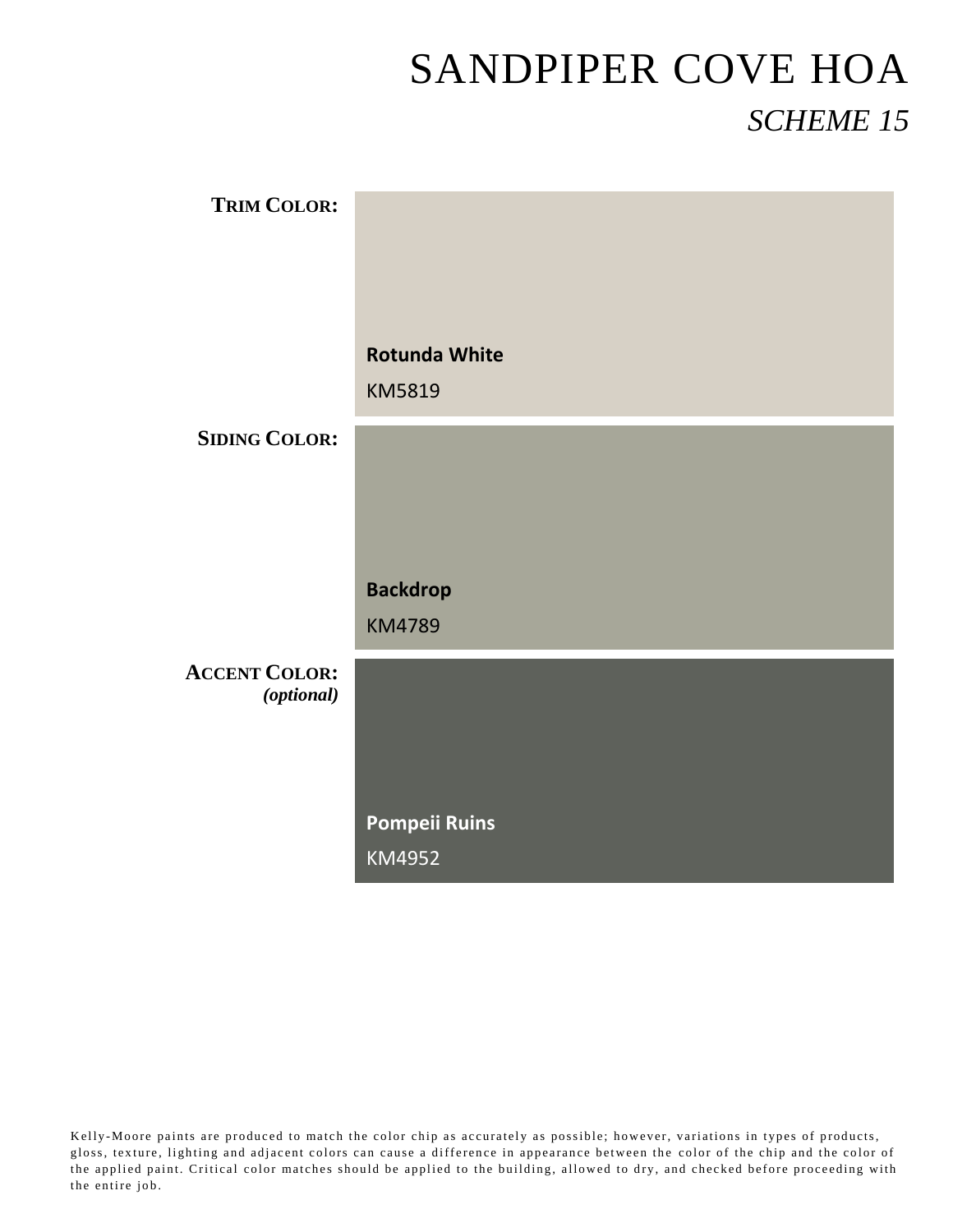| <b>TRIM COLOR OPTIONS:</b><br>$(pick\ one)$          |                                       |
|------------------------------------------------------|---------------------------------------|
|                                                      | <b>White Linen</b><br><b>KM4591</b>   |
|                                                      |                                       |
|                                                      | <b>Rotunda White</b><br><b>KM5819</b> |
| <b>SIDING COLOR:</b>                                 |                                       |
|                                                      | <b>Sunset Meadow</b><br><b>KM5756</b> |
| <b>ACCENT COLOR OPTIONS:</b><br>(pick one; optional) |                                       |
|                                                      | <b>Oxford Brown</b><br>417            |
|                                                      |                                       |
|                                                      | <b>Wing Man</b><br>KM4861             |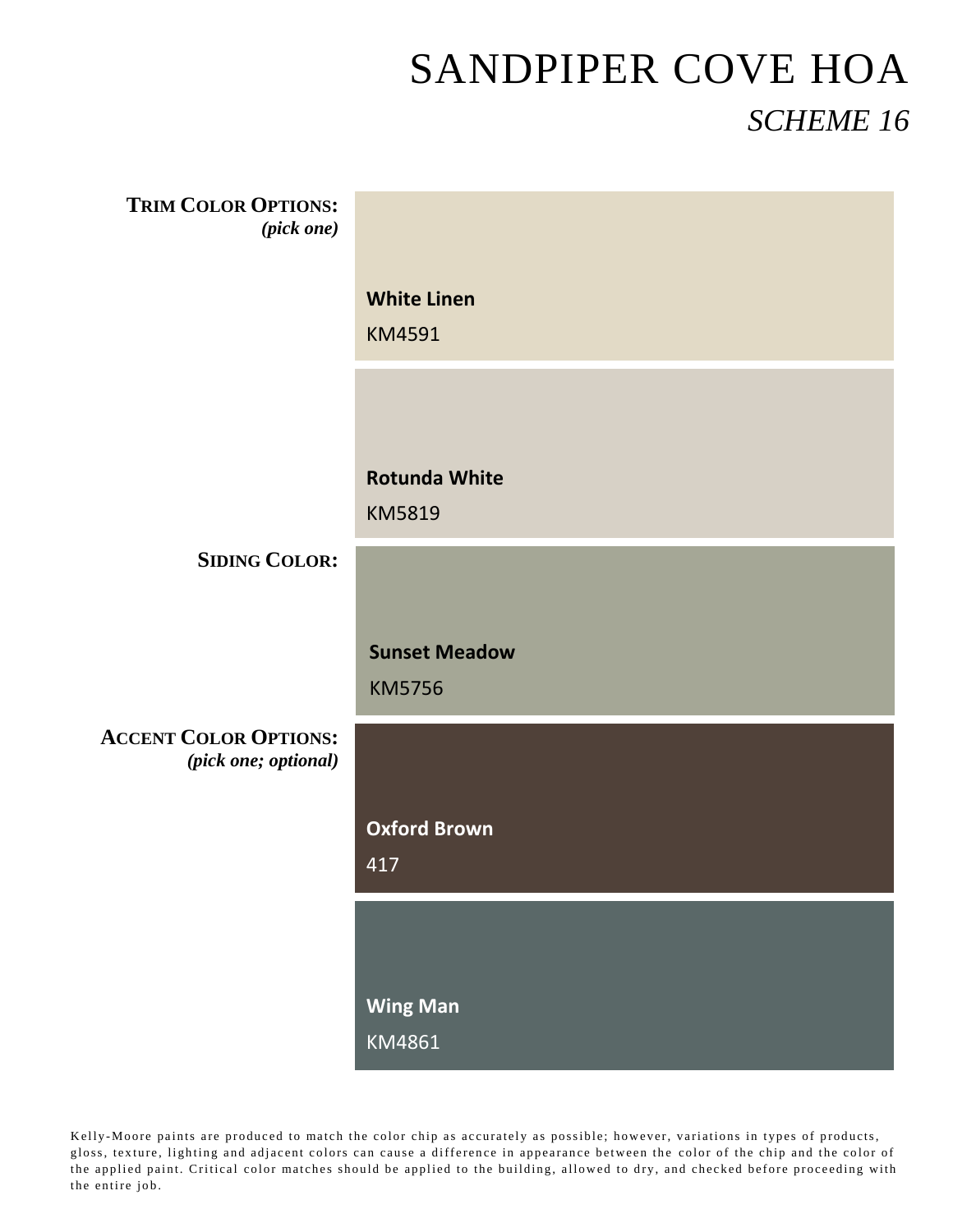| <b>TRIM COLOR OPTIONS:</b><br>(pick one)             |                                         |
|------------------------------------------------------|-----------------------------------------|
|                                                      | <b>Swiss Coffee</b><br>23               |
|                                                      |                                         |
|                                                      | <b>Frost</b><br>14                      |
| <b>SIDING COLOR:</b>                                 |                                         |
|                                                      | <b>Cricket's Cross</b><br><b>KM5741</b> |
| <b>ACCENT COLOR OPTIONS:</b><br>(pick one; optional) |                                         |
|                                                      | <b>Barnwood</b><br>KMA72                |
|                                                      |                                         |
|                                                      | Sequoia Redwood<br>159                  |
|                                                      |                                         |
|                                                      | <b>Pompeii Ruins</b><br>KM4952          |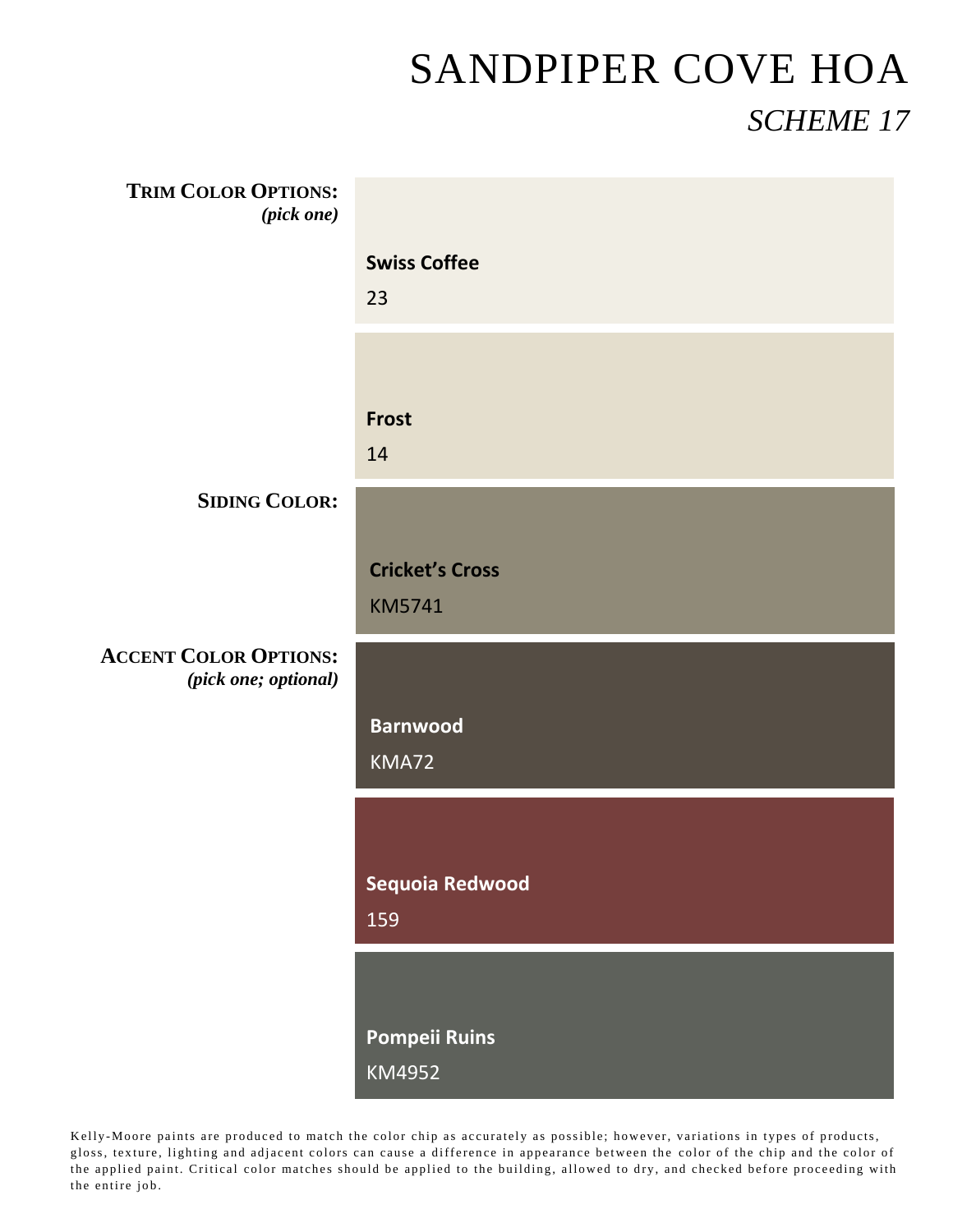| <b>TRIM COLOR:</b>   |                                       |
|----------------------|---------------------------------------|
|                      |                                       |
|                      |                                       |
|                      | <b>Frost</b>                          |
|                      | 14                                    |
| <b>SIDING COLOR:</b> |                                       |
|                      |                                       |
|                      |                                       |
|                      |                                       |
|                      | <b>Rolling Hills</b><br><b>KM5758</b> |
| <b>ACCENT COLOR:</b> |                                       |
| (optional)           |                                       |
|                      |                                       |
|                      |                                       |
|                      | <b>Oxford Brown</b>                   |
|                      | 417                                   |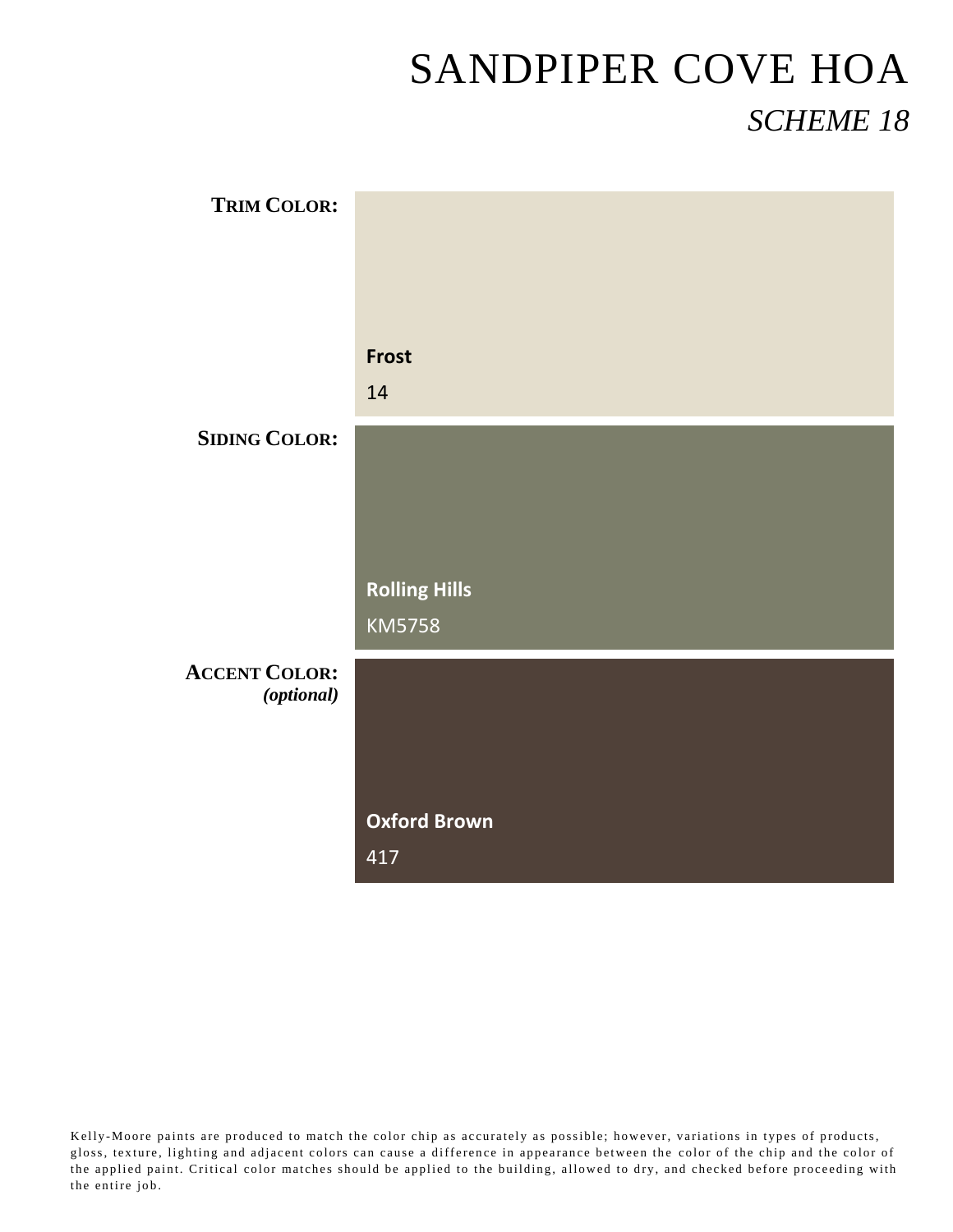| <b>TRIM COLOR:</b>                 |                     |
|------------------------------------|---------------------|
|                                    |                     |
|                                    |                     |
|                                    | <b>Swiss Coffee</b> |
|                                    | 23                  |
| <b>SIDING COLOR:</b>               |                     |
|                                    |                     |
|                                    |                     |
|                                    | <b>Light Worker</b> |
|                                    | <b>KM5179</b>       |
| <b>ACCENT COLOR:</b><br>(optional) |                     |
|                                    |                     |
|                                    |                     |
|                                    | <b>Lights Out</b>   |
|                                    | KMA79               |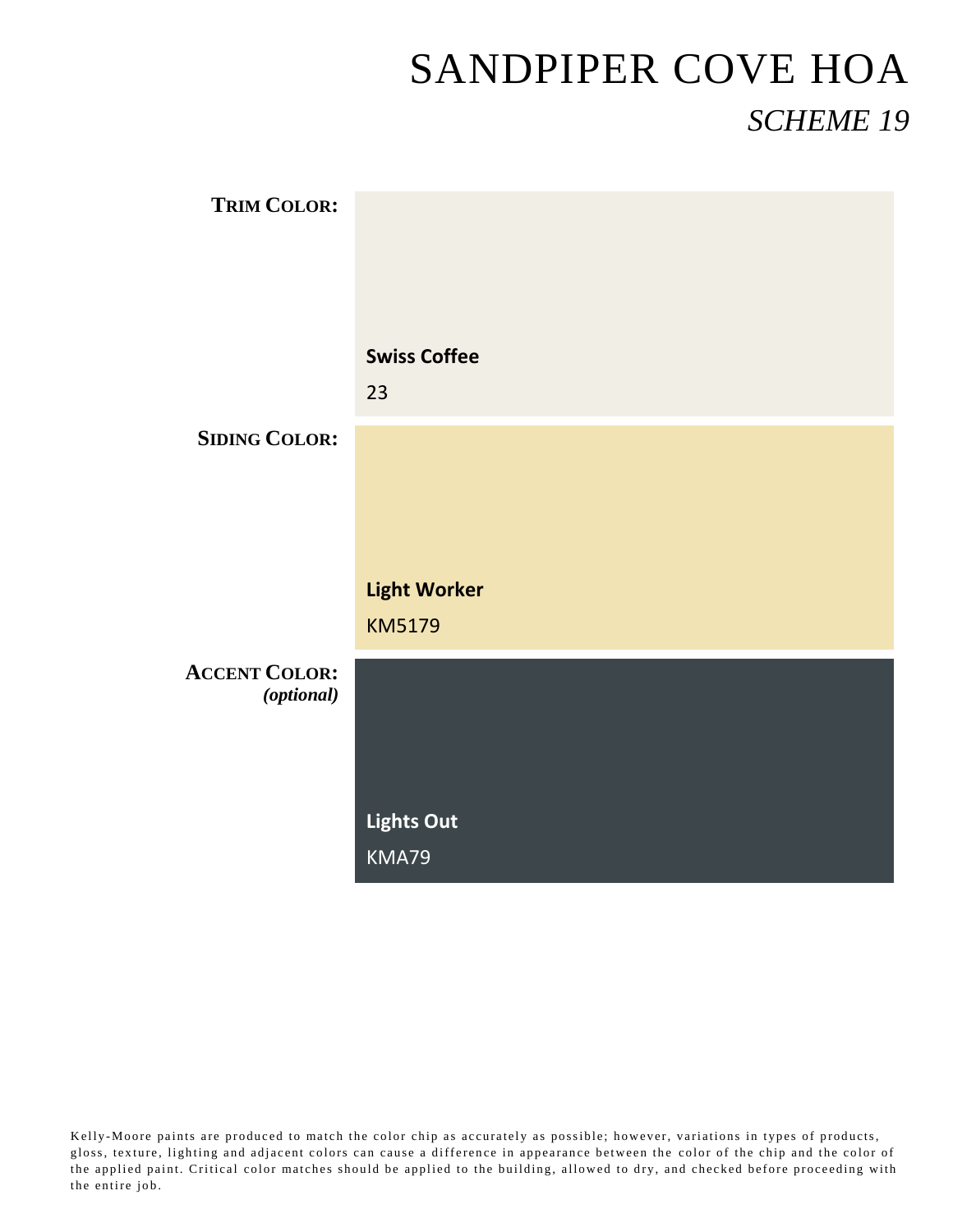| <b>TRIM COLOR:</b>   |                                  |
|----------------------|----------------------------------|
|                      | <b>White Linen</b><br>KM4591     |
| <b>SIDING COLOR:</b> |                                  |
|                      |                                  |
|                      | <b>Sandbank</b><br><b>KM5257</b> |
| <b>ACCENT COLOR:</b> |                                  |
|                      | <b>White Linen</b><br>KM4591     |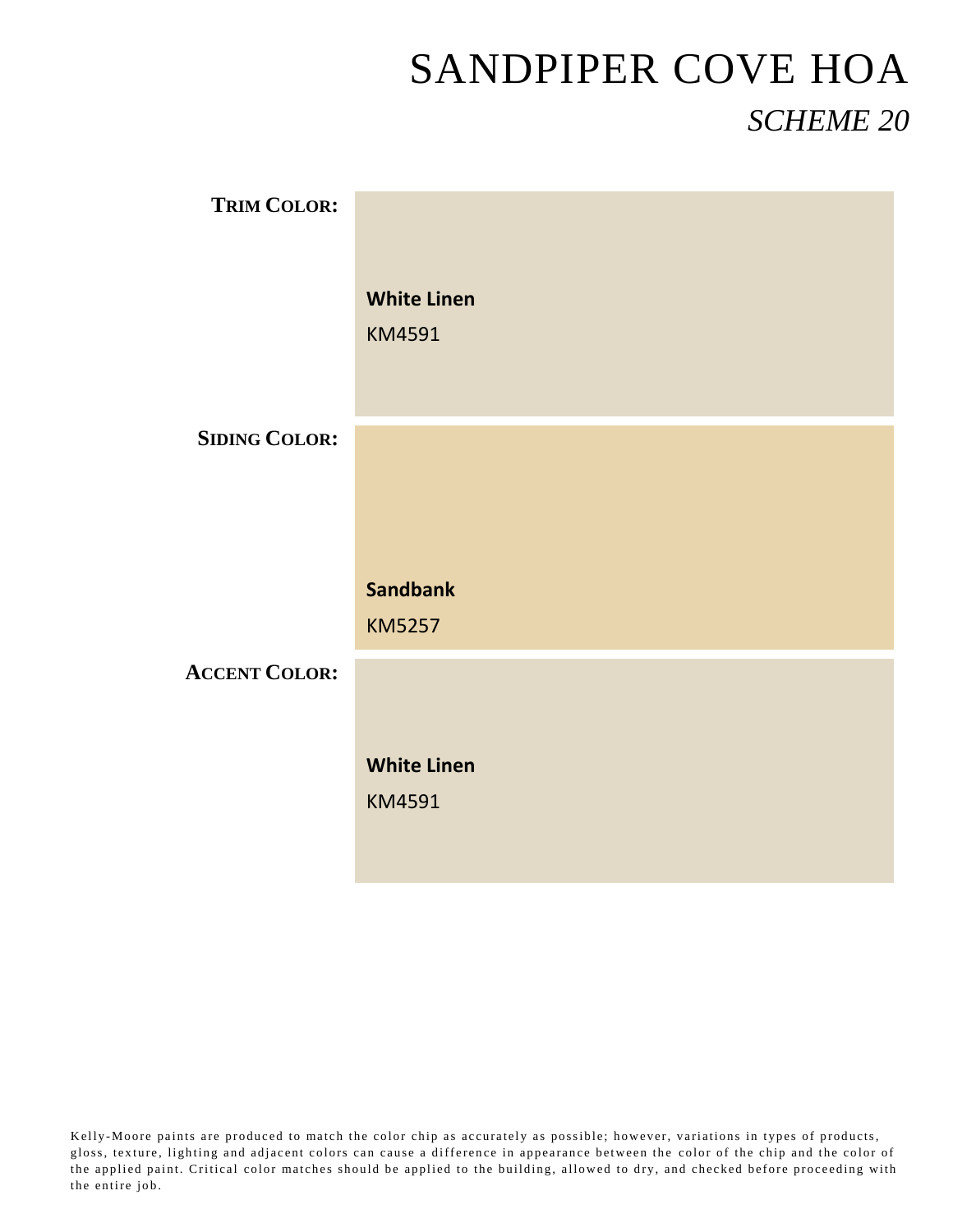| <b>TRIM COLOR:</b>   |                        |
|----------------------|------------------------|
|                      |                        |
|                      |                        |
|                      | <b>Rotunda White</b>   |
|                      | KM5819                 |
| <b>SIDING COLOR:</b> |                        |
|                      |                        |
|                      |                        |
|                      | <b>Nomadic Travels</b> |
|                      | <b>KM5237</b>          |
| <b>ACCENT COLOR:</b> |                        |
|                      |                        |
|                      |                        |
|                      | <b>Turkish Coffee</b>  |
|                      | KM4519                 |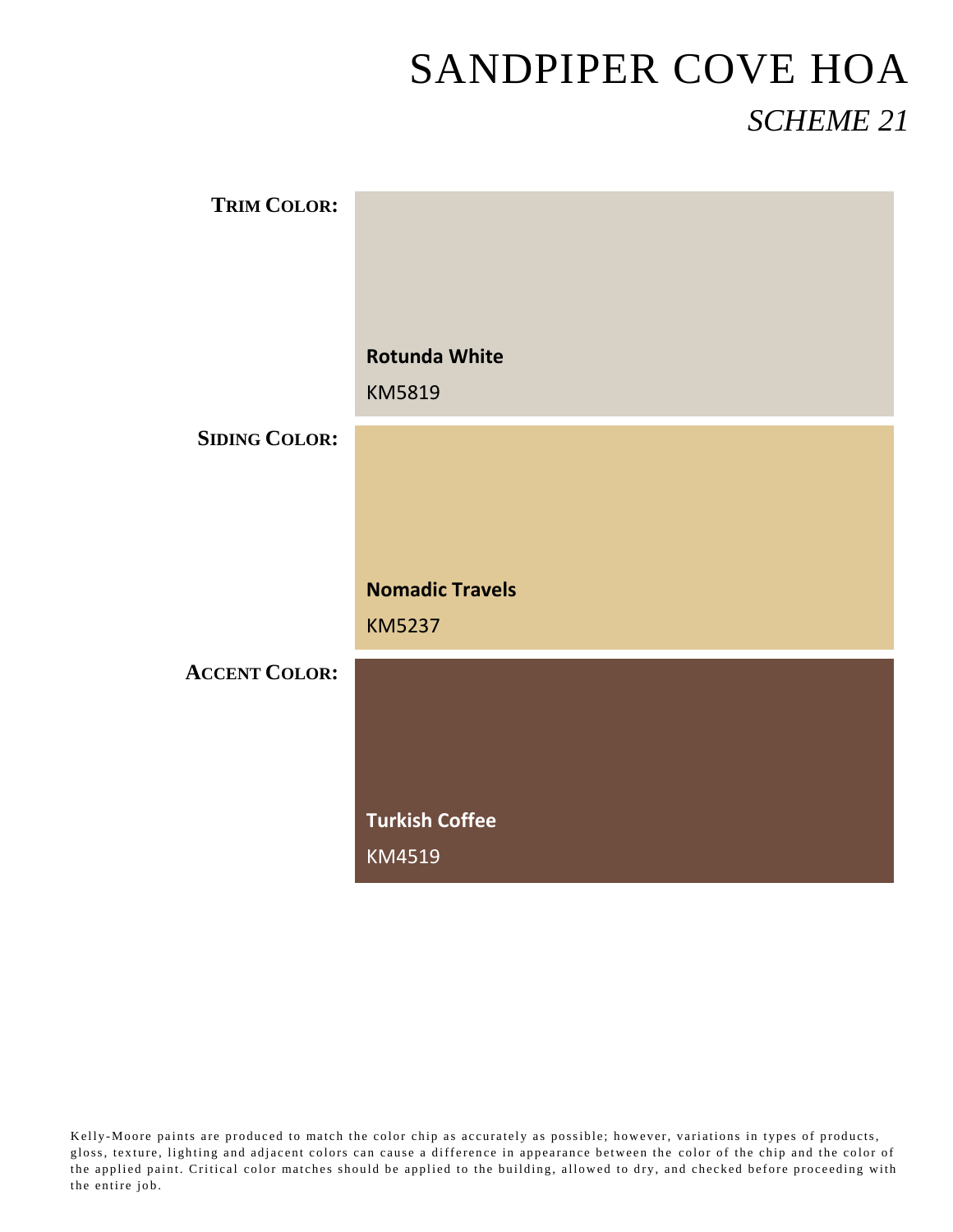| <b>TRIM COLOR OPTIONS:</b><br>(pick one)            |                                     |
|-----------------------------------------------------|-------------------------------------|
|                                                     | <b>Oakwood</b><br>301               |
| (Barnwood may be used as a trim<br>or accent color) |                                     |
|                                                     | <b>Barnwood</b><br>KMA72            |
| (Frost may be used as a trim or<br>accent color)    |                                     |
|                                                     | <b>Frost</b><br>14                  |
|                                                     |                                     |
|                                                     | <b>Cavern Moss</b><br><b>KM4825</b> |
| <b>SIDING COLOR:</b>                                |                                     |
|                                                     | <b>Navajo White</b><br>36           |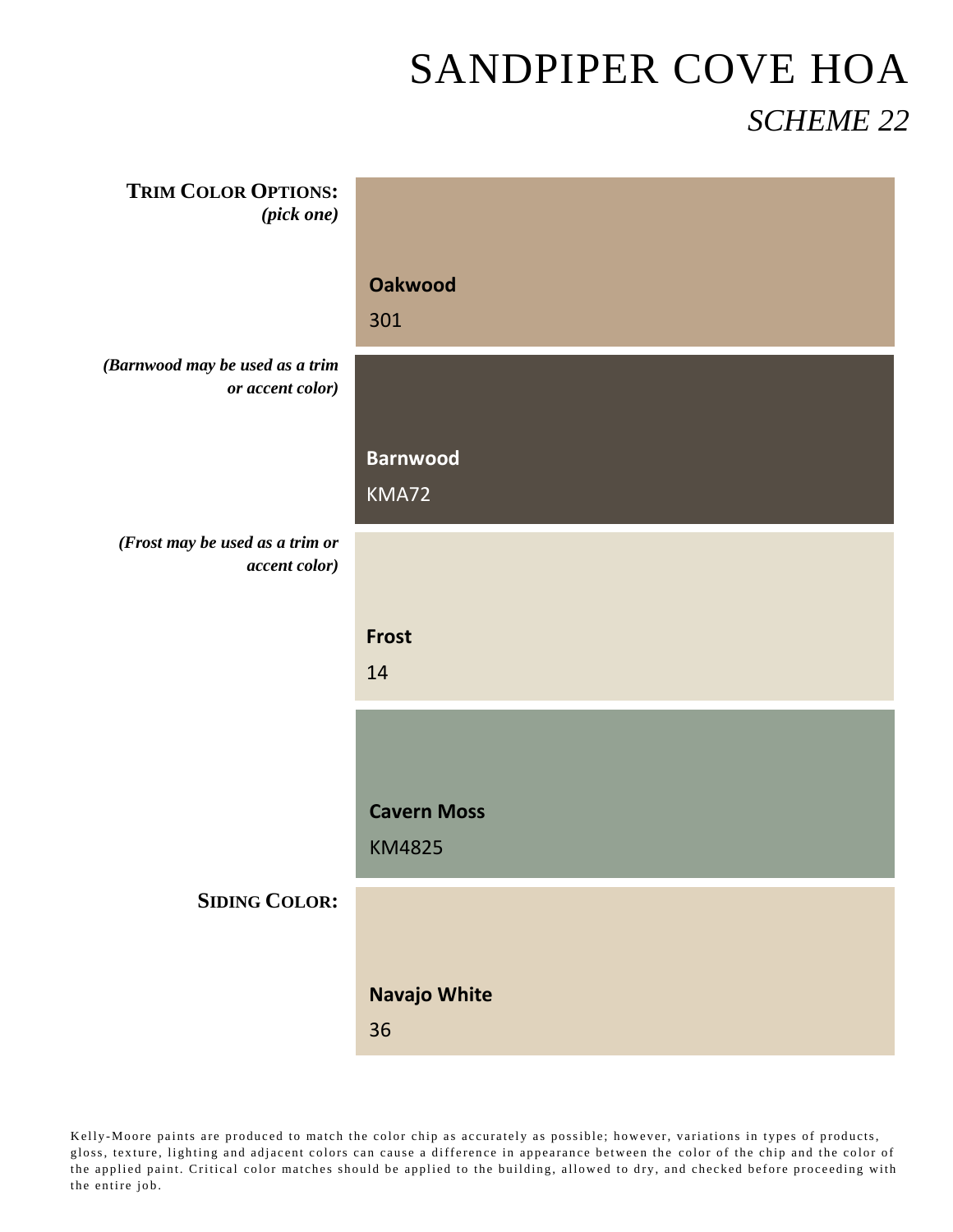### *SCHEME 23*

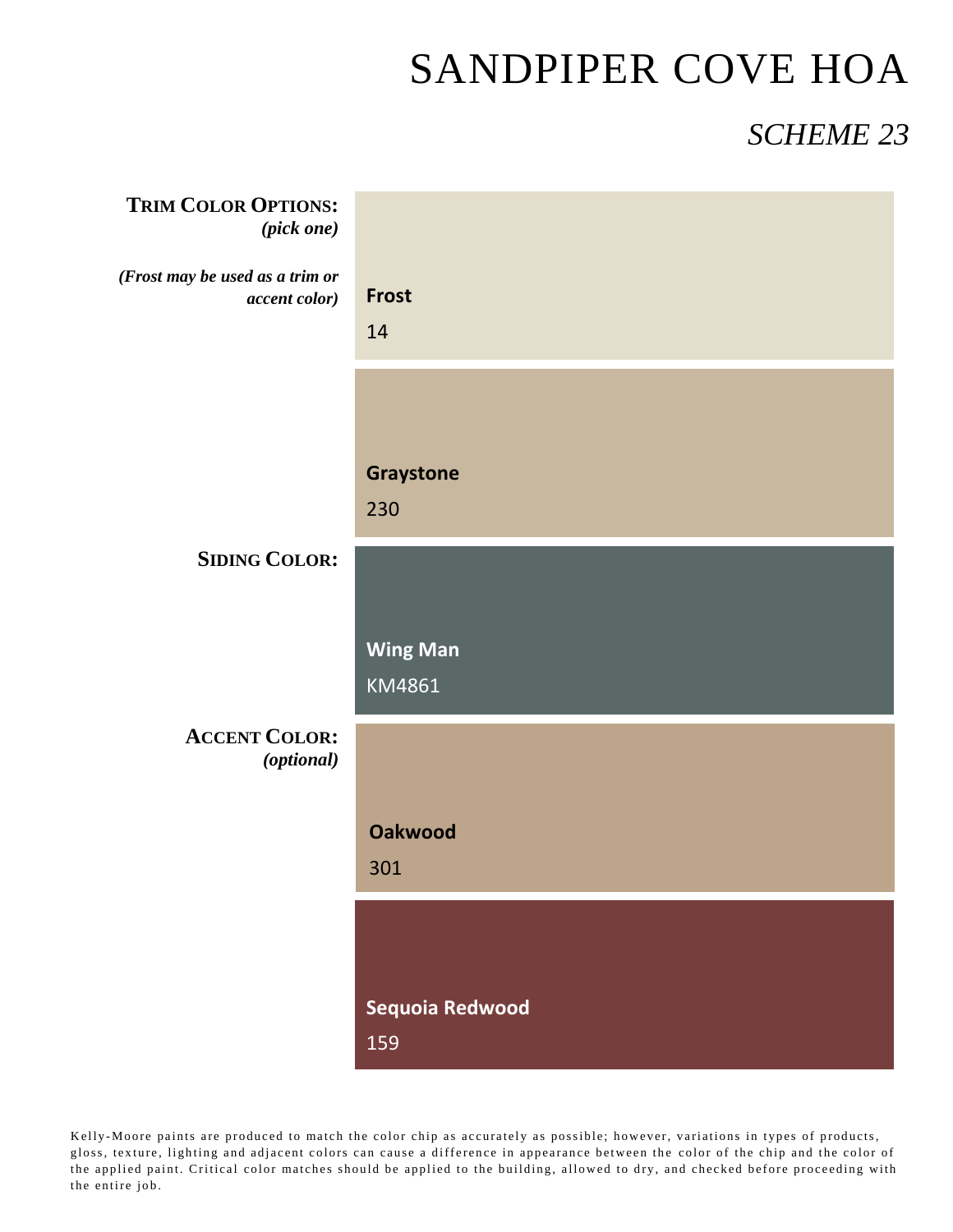| <b>TRIM COLOR:</b>   |                      |
|----------------------|----------------------|
|                      |                      |
|                      |                      |
|                      | <b>Emily Ann Tan</b> |
|                      | <b>KM5794</b>        |
| <b>SIDING COLOR:</b> |                      |
|                      |                      |
|                      |                      |
|                      | <b>Cargo</b>         |
|                      | 412                  |
| <b>ACCENT COLOR:</b> |                      |
|                      |                      |
|                      |                      |
|                      | <b>Frost</b>         |
|                      | 14                   |